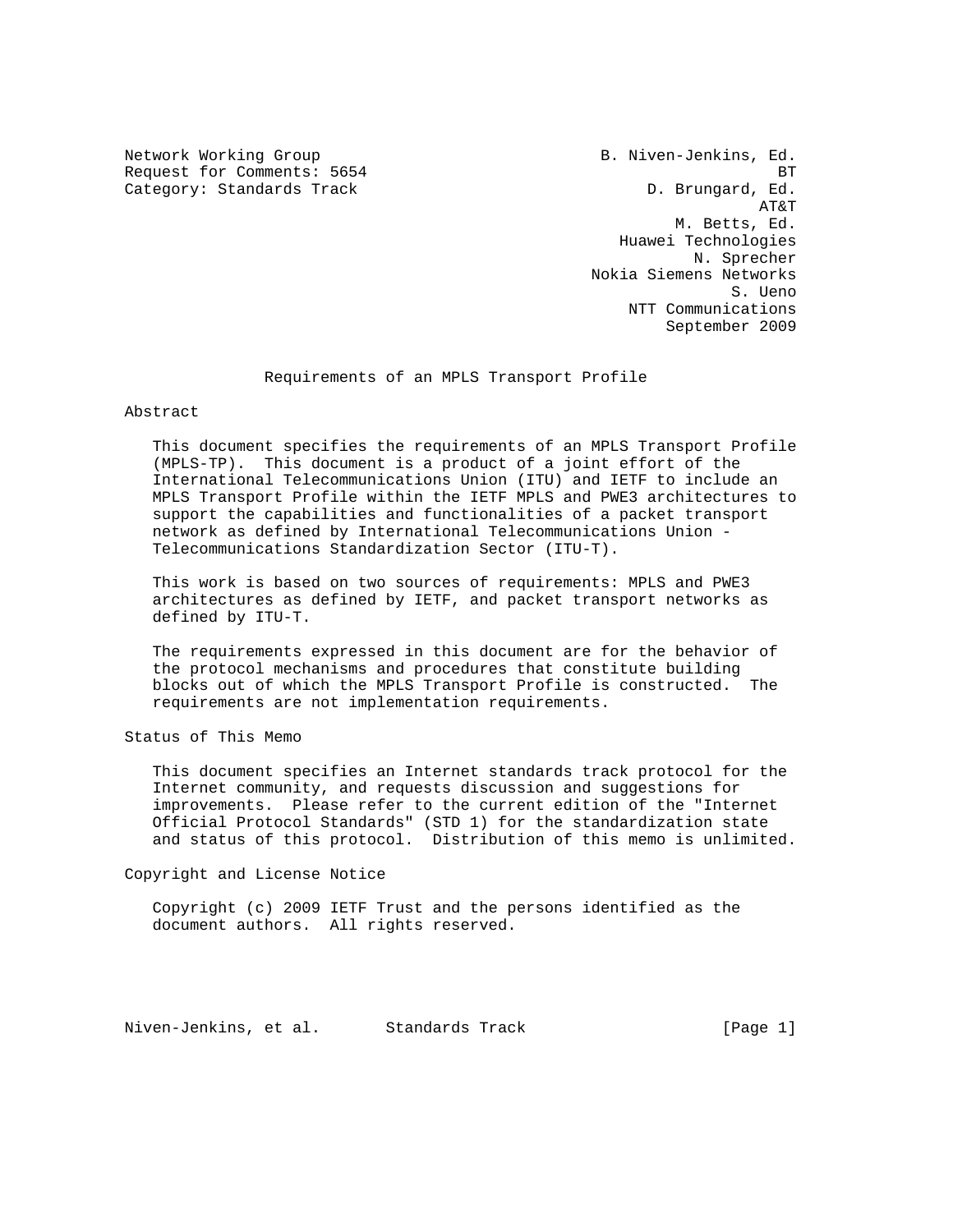This document is subject to BCP 78 and the IETF Trust's Legal Provisions Relating to IETF Documents (http://trustee.ietf.org/license-info) in effect on the date of publication of this document. Please review these documents carefully, as they describe your rights and restrictions with respect to this document. Code Components extracted from this document must include Simplified BSD License text as described in Section 4.e of the Trust Legal Provisions and are provided without warranty as described in the BSD License.

Table of Contents

| $1 \cdot$                                                          | $\overline{3}$ |
|--------------------------------------------------------------------|----------------|
| 1.1. Requirements Language 5                                       |                |
| 1.2.                                                               |                |
| 1.2.1.                                                             |                |
| 1.2.2.                                                             |                |
| Transport Network Overview 10<br>1.3.                              |                |
| Layer Network Overview 11<br>1.4.                                  |                |
| 2.                                                                 |                |
| 2.1.                                                               |                |
| 2.2. Layering Requirements 16                                      |                |
| 2.3. Data Plane Requirements 17                                    |                |
| Control Plane Requirements 18<br>2.4.                              |                |
| 2.5. Recovery Requirements 19                                      |                |
| Data-Plane Behavior Requirements 20<br>2.5.1.                      |                |
|                                                                    |                |
| Sharing of Protection Resources 21<br>2.5.1.2.                     |                |
| 2.5.2.                                                             |                |
| Triggers for Protection, Restoration, and Reversion . 22<br>2.5.3. |                |
| Management-Plane Operation of Protection and<br>2.5.4.             |                |
| Restoration                                                        |                |
| 2.5.5. Control Plane and In-Band OAM Operation of Recovery . 23    |                |
| 2.5.6. Topology-Specific Recovery Mechanisms 24                    |                |
| 2.5.6.1. Ring Protection 24                                        |                |
| 2.6.                                                               |                |
| Requirements Discussed in Other Documents 27<br>3.                 |                |
| Network Management Requirements 27<br>3.1.                         |                |
| Operation, Administration, and Maintenance (OAM)<br>3.2.           |                |
|                                                                    |                |
| Network Performance-Monitoring Requirements 28<br>3.3.             |                |
| Security Requirements 28<br>3.4.                                   |                |
| Security Considerations 28<br>4.                                   |                |
| 5.                                                                 |                |
| რ :                                                                |                |
| Normative References 29<br>$6.1$ .                                 |                |
| 6.2. Informative References 29                                     |                |
|                                                                    |                |

Niven-Jenkins, et al. Standards Track [Page 2]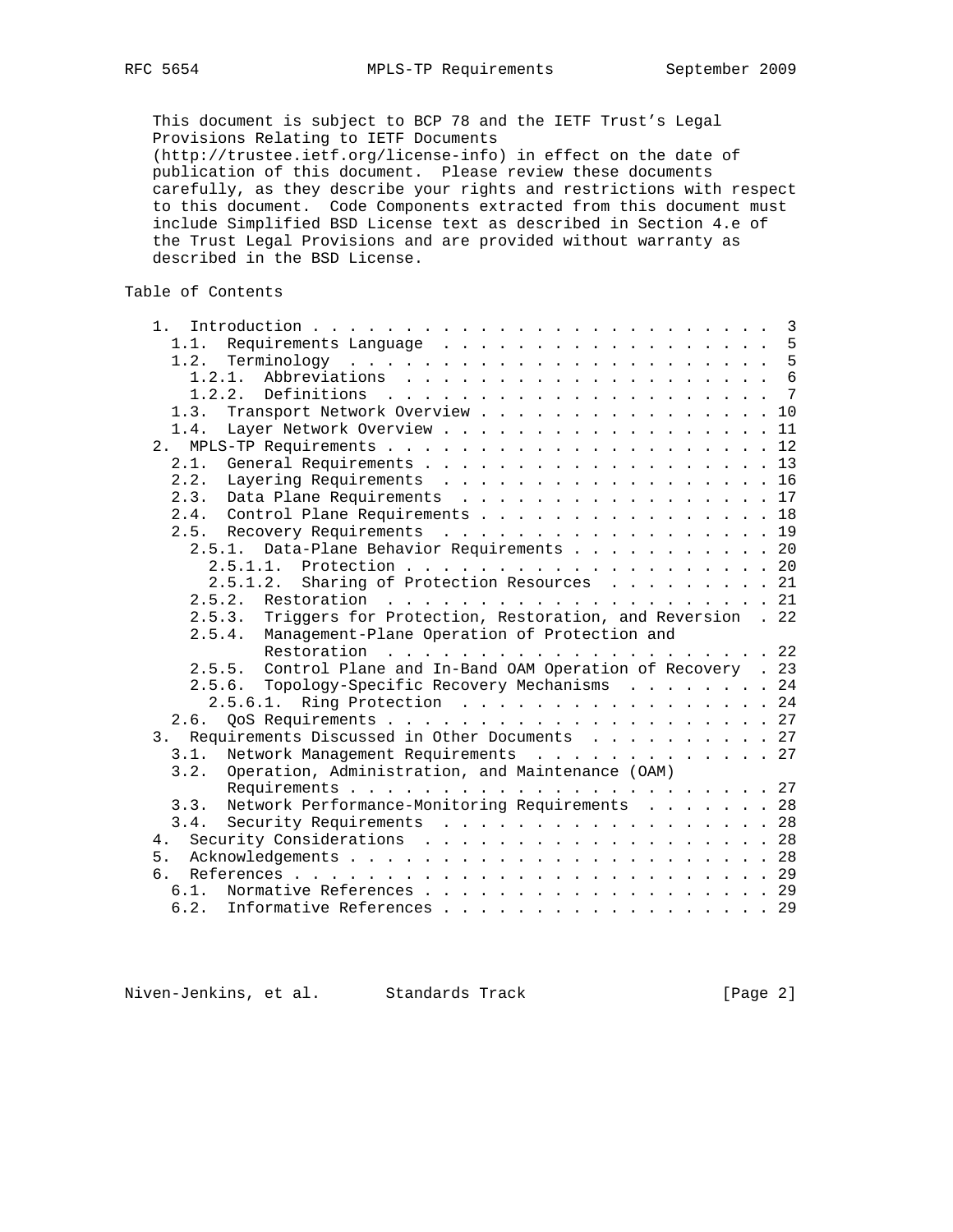# 1. Introduction

 Bandwidth demand continues to grow worldwide, stimulated by the accelerating growth and penetration of new packet-based services and multimedia applications:

- o Packet-based services such as Ethernet, Voice over IP (VoIP), Layer 2 (L2) / Layer 3 (L3) Virtual Private Networks (VPNs), IP television (IPTV), Radio Access Network (RAN) backhauling, etc.
- o Applications with various bandwidth and Quality of Service (QoS) requirements.

 This growth in demand has resulted in dramatic increases in access rates that are, in turn, driving dramatic increases in metro and core network bandwidth requirements.

 Over the past two decades, the evolving optical transport infrastructure (Synchronous Optical Networking (SONET) / Synchronous Digital Hierarchy (SDH), Optical Transport Network (OTN)) has provided carriers with a high benchmark for reliability and operational simplicity.

 With the movement towards packet-based services, the transport network has to evolve to encompass the provision of packet-aware capabilities while enabling carriers to leverage their installed, as well as planned, transport infrastructure investments.

 Carriers are in need of technologies capable of efficiently supporting packet-based services and applications on their transport networks with guaranteed Service Level Agreements (SLAs). The need to increase their revenue while remaining competitive forces operators to look for the lowest network Total Cost of Ownership (TCO). Investment in equipment and facilities (Capital Expenditure (CAPEX)) and Operational Expenditure (OPEX) should be minimized.

 There are a number of technology options for carriers to meet the challenge of increased service sophistication and transport efficiency, with increasing usage of hybrid packet-transport and circuit-transport technology solutions. To realize these goals, it is essential that packet-transport technology be available that can support the same high benchmarks for reliability and operational simplicity set by SDH/SONET and OTN technologies.

Niven-Jenkins, et al. Standards Track [Page 3]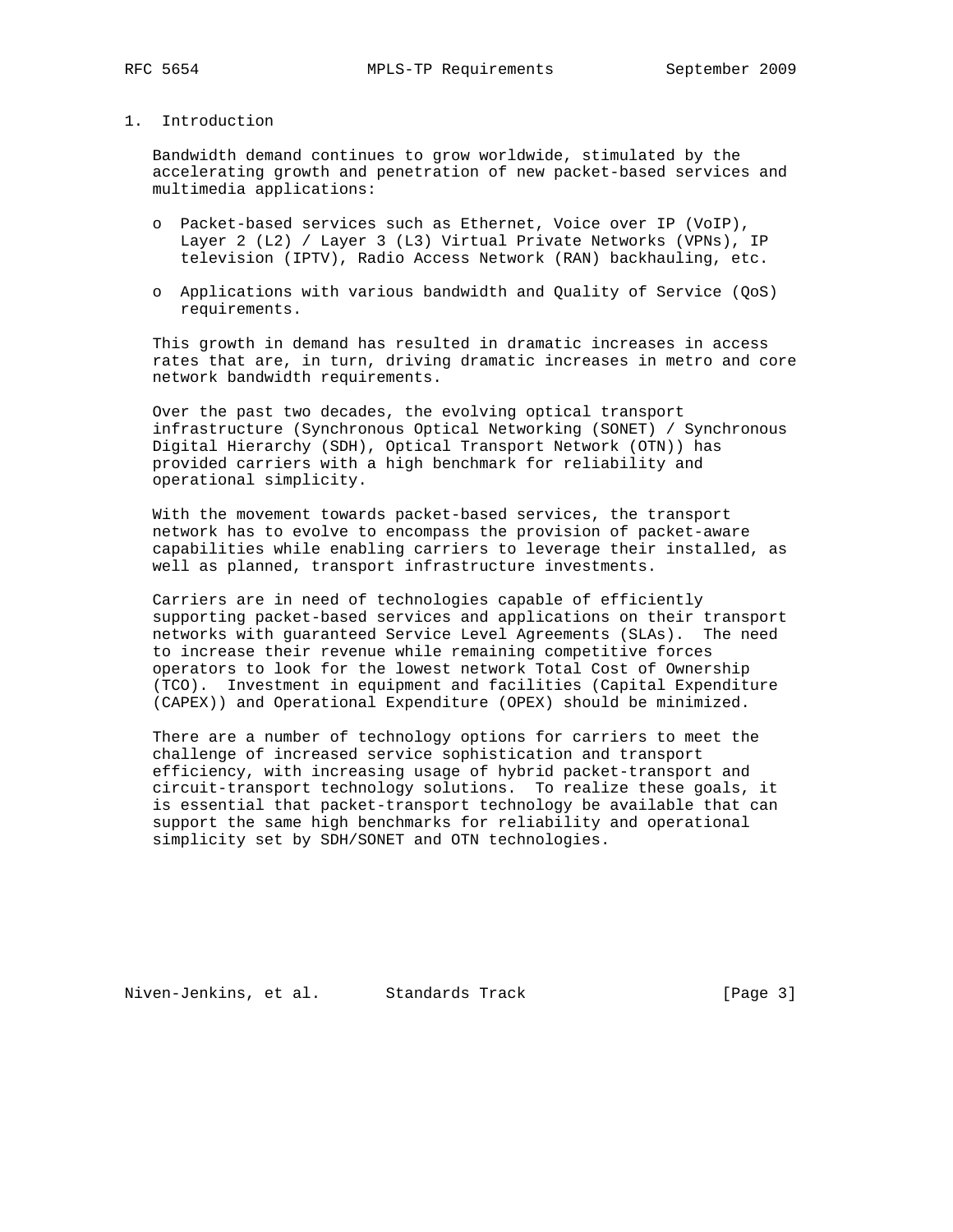Furthermore, for carriers it is important that operation of such packet transport networks should preserve the look-and-feel to which carriers have become accustomed in deploying their optical transport networks, while providing common, multi-layer operations, resiliency, control, and multi-technology management.

 Transport carriers require control and deterministic usage of network resources. They need end-to-end control to engineer network paths and to efficiently utilize network resources. They require capabilities to support static (management-plane-based) or dynamic (control-plane-based) provisioning of deterministic, protected, and secured services and their associated resources.

 It is also important to ensure smooth interworking of the packet transport network with other existing/legacy packet networks, and provide mappings to enable packet transport carriage over a variety of transport network infrastructures. The latter has been termed vertical interworking, and is also known as client/server or network interworking. The former has been termed horizontal interworking, and is also known as peer-partition or service interworking. For more details on interworking and some of the issues that may arise (especially with horizontal interworking), see G.805 [ITU.G805.2000] and Y.1401 [ITU.Y1401.2008].

 Multi-Protocol Label Switching (MPLS) is a maturing packet technology and it is already playing an important role in transport networks and services. However, not all of MPLS's capabilities and mechanisms are needed and/or consistent with transport network operations. There are also transport technology characteristics that are not currently reflected in MPLS. Therefore, there is the need to define an MPLS Transport Profile (MPLS-TP) that supports the capabilities and functionalities needed for packet-transport network services and operations through combining the packet experience of MPLS with the operational experience and practices of existing transport networks.

 MPLS-TP will enable the deployment of packet-based transport networks that will efficiently scale to support packet services in a simple and cost-effective way. MPLS-TP needs to combine the necessary existing capabilities of MPLS with additional minimal mechanisms in order that it can be used in a transport role.

 This document specifies the requirements of an MPLS Transport Profile (MPLS-TP). The requirements are for the behavior of the protocol mechanisms and procedures that constitute building blocks out of which the MPLS Transport Profile is constructed. That is, the requirements indicate what features are to be available in the MPLS toolkit for use by MPLS-TP. The requirements in this document do not

Niven-Jenkins, et al. Standards Track [Page 4]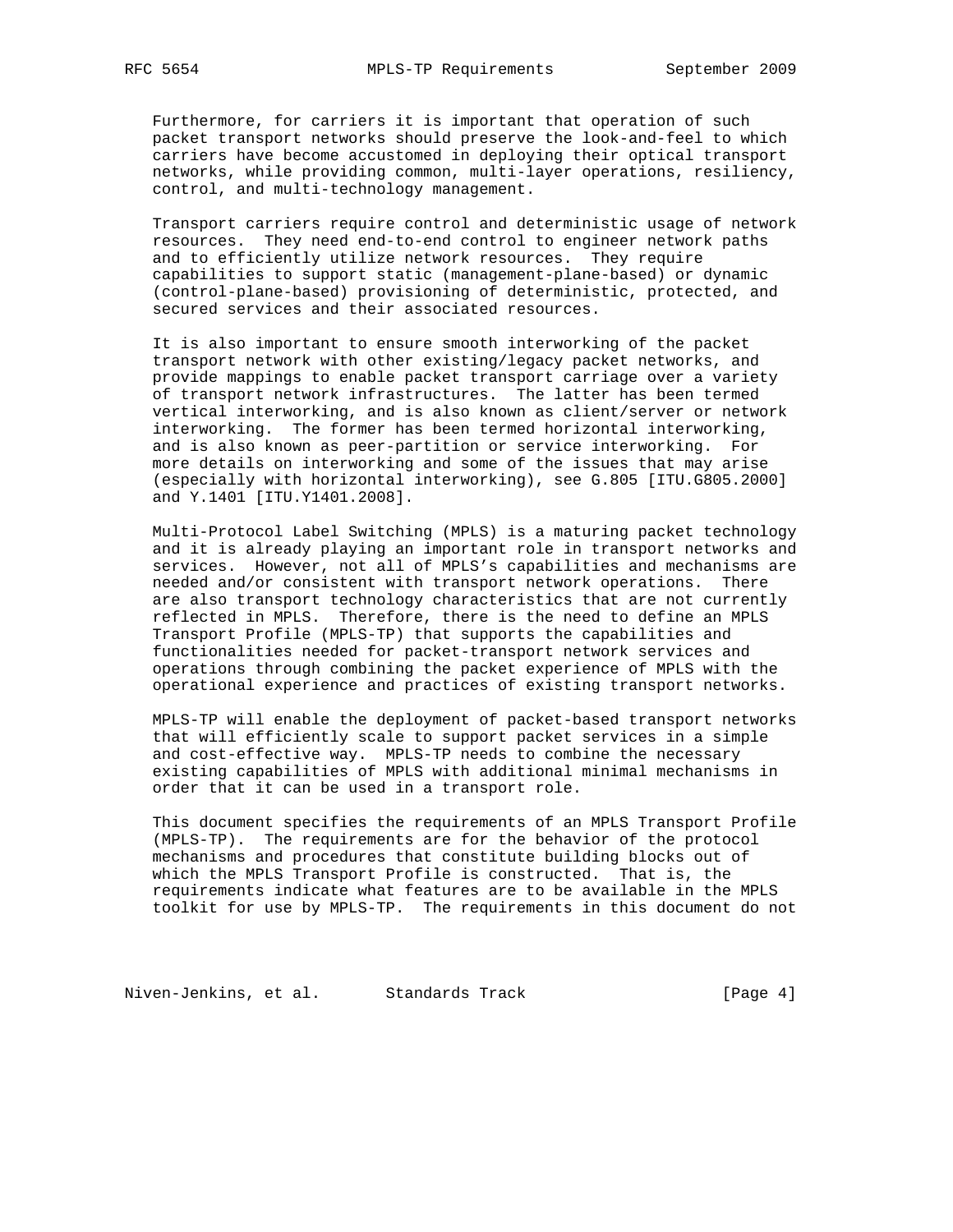describe what functions an MPLS-TP implementation supports. The purpose of this document is to identify the toolkit and any new protocol work that is required.

 This document is a product of a joint ITU-T and IETF effort to include an MPLS Transport Profile within the IETF MPLS and PWE3 architectures to support the capabilities and functionalities of a packet transport network as defined by ITU-T. The document is a requirements specification, but is presented on the Standards Track so that it can be more easily cited as a normative reference from within the work of the ITU-T.

 This work is based on two sources of requirements, MPLS and PWE3 architectures as defined by IETF and packet transport networks as defined by ITU-T. The requirements of MPLS-TP are provided below. The relevant functions of MPLS and PWE3 are included in MPLS-TP, except where explicitly excluded. Any new functionality that is defined to fulfill the requirements for MPLS-TP must be agreed within the IETF through the IETF consensus process as per [RFC4929].

 MPLS-TP transport paths may be established using static or dynamic configuration. It should be noted that the MPLS-TP network and its transport paths can always be operated fully (including OAM and protection capabilities) in the absence of any control plane.

## 1.1. Requirements Language

 The key words "MUST", "MUST NOT", "REQUIRED", "SHALL", "SHALL NOT", "SHOULD", "SHOULD NOT", "RECOMMENDED", "MAY", and "OPTIONAL" in this document are to be interpreted as described in RFC 2119 [RFC2119]. Although this document is not a protocol specification, the use of this language clarifies the instructions to protocol designers producing solutions that satisfy the requirements set out in this document.

# 1.2. Terminology

 Note: Mapping between the terms in this section and ITU-T terminology is described in [TP-TERMS].

 The recovery requirements in this document use the recovery terminology defined in RFC 4427 [RFC4427]; this is applied to both control-plane- and management-plane-based operations of MPLS-TP transport paths.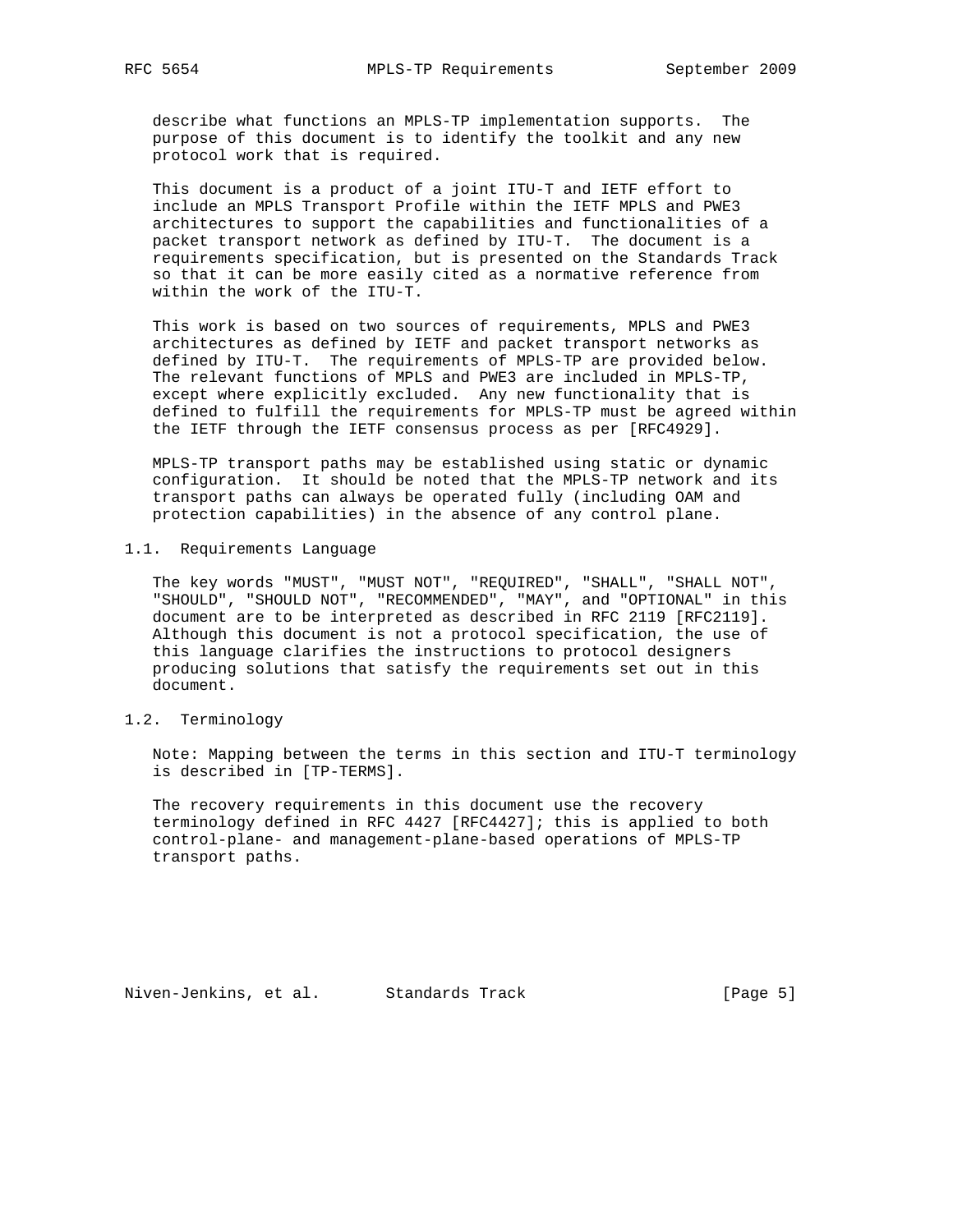| 1.2.1. |  | Abbreviations |
|--------|--|---------------|
|        |  |               |

ASON: Automatically Switched Optical Network

ATM: Asynchronous Transfer Mode

CAPEX: Capital Expenditure

CE: Customer Edge

FR: Frame Relay

GMPLS: Generalized Multi-Protocol Label Switching

IGP: Interior Gateway Protocol

IPTV: IP Television

L2: Layer 2

L3: Layer 3

LSP: Label Switched Path

LSR: Label Switching Router

MPLS: Multi-Protocol Label Switching

OAM: Operations, Administration, and Maintenance

OPEX: Operational Expenditure

OSI: Open Systems Interconnection

OTN: Optical Transport Network

P2MP: Point to Multipoint

P2P: Point to Point

PDU: Protocol Data Unit

PSC: Protection State Coordination

PW: Pseudowire

QoS: Quality of Service

Niven-Jenkins, et al. Standards Track (Page 6)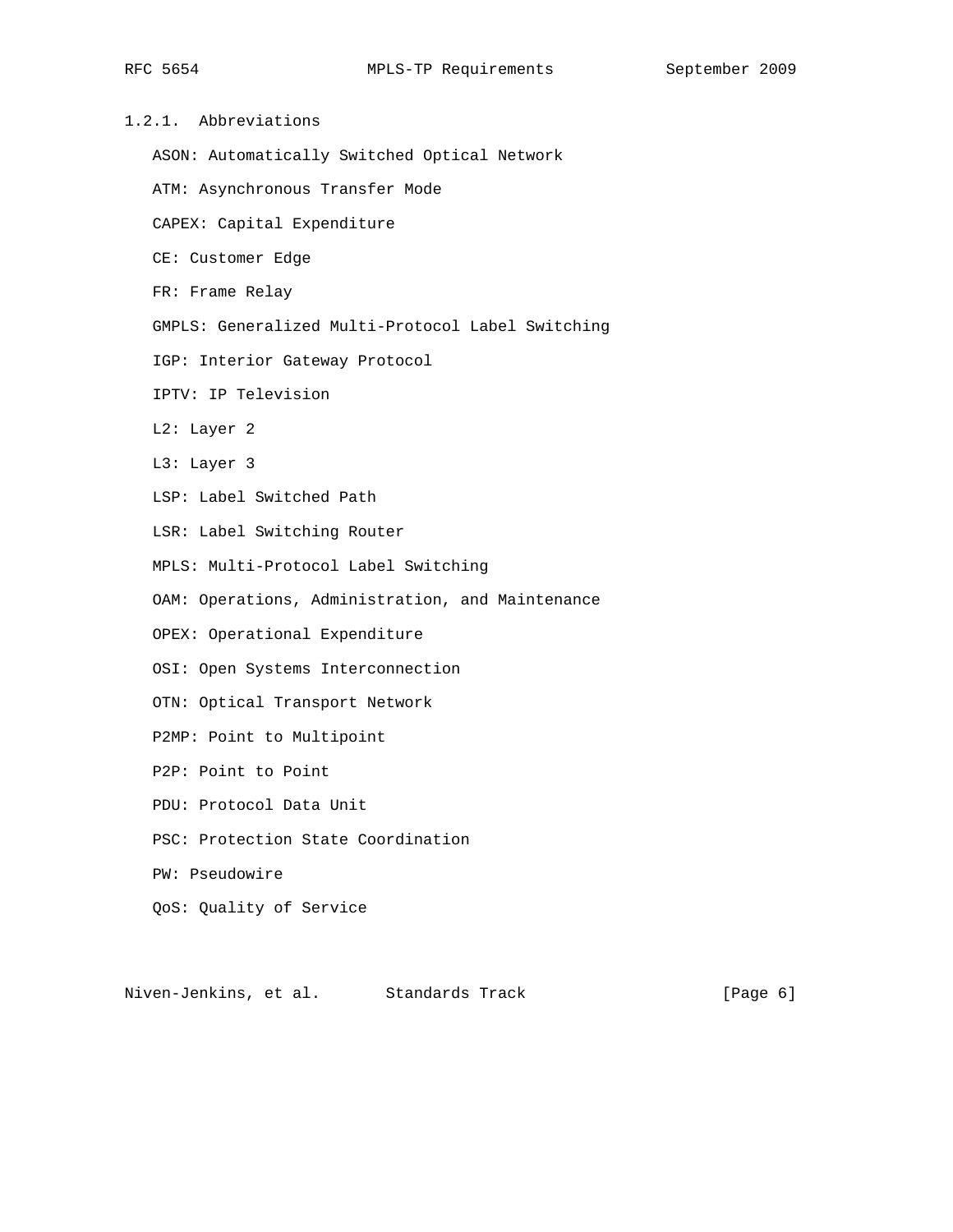SDH: Synchronous Digital Hierarchy

SLA: Service Level Agreement

SLS: Service Level Specification

S-PE: Switching Provider Edge

SONET: Synchronous Optical Network

SRLG: Shared Risk Link Group

TCO: Total Cost of Ownership

T-PE: Terminating Provider Edge

VoIP: Voice over IP

VPN: Virtual Private Network

WDM: Wavelength Division Multiplexing

1.2.2. Definitions

 Note: The definition of "segment" in a GMPLS/ASON context (i.e., as defined in RFC4397 [RFC4397]) encompasses both "segment" and "concatenated segment" as defined in this document.

 Associated bidirectional path: A path that supports traffic flow in both directions but that is constructed from a pair of unidirectional paths (one for each direction) that are associated with one another at the path's ingress/egress points. The forward and backward directions are setup, monitored, and protected independently. As a consequence, they may or may not follow the same route (links and nodes) across the network.

 Client layer network: In a client/server relationship (see G.805 [ITU.G805.2000]), the client layer network receives a (transport) service from the lower server layer network (usually the layer network under consideration).

 Concatenated Segment: A serial-compound link connection as defined in G.805 [ITU.G805.2000]. A concatenated segment is a contiguous part of an LSP or multi-segment PW that comprises a set of segments and their interconnecting nodes in sequence. See also "Segment".

Niven-Jenkins, et al. Standards Track [Page 7]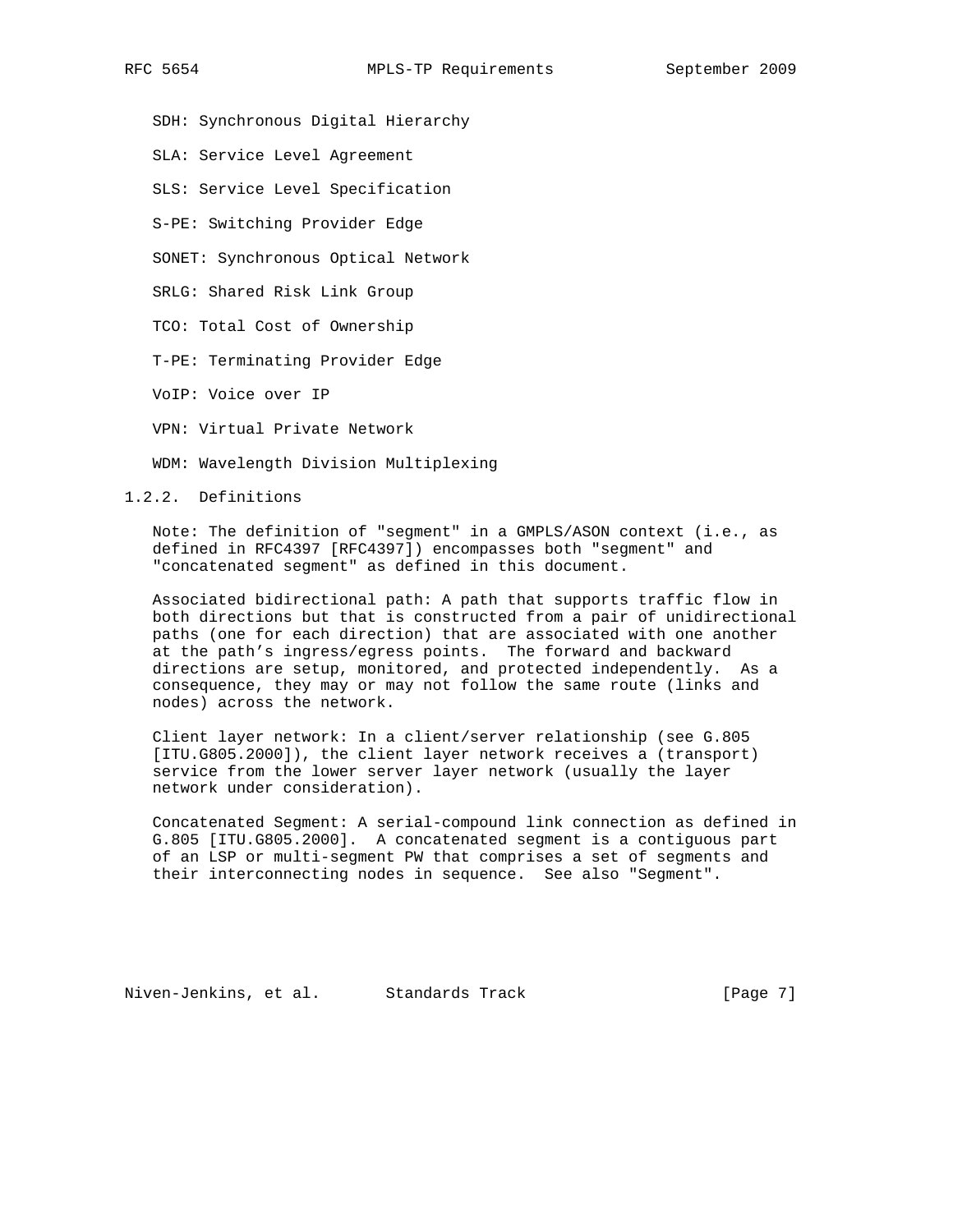Control Plane: Within the scope of this document, the control plane performs transport path control functions. Through signalling, the control plane sets up, modifies and releases transport paths, and may recover a transport path in case of a failure. The control plane also performs other functions in support of transport path control, such as routing information dissemination.

 Co-routed Bidirectional path: A path where the forward and backward directions follow the same route (links and nodes) across the network. Both directions are setup, monitored and protected as a single entity. A transport network path is typically co-routed.

 Domain: A domain represents a collection of entities (for example network elements) that are grouped for a particular purpose, examples of which are administrative and/or managerial responsibilities, trust relationships, addressing schemes, infrastructure capabilities, aggregation, survivability techniques, distributions of control functionality, etc. Examples of such domains include IGP areas and Autonomous Systems.

 Layer network: Layer network is defined in G.805 [ITU.G805.2000]. A layer network provides for the transfer of client information and independent operation of the client OAM. A layer network may be described in a service context as follows: one layer network may provide a (transport) service to a higher client layer network and may, in turn, be a client to a lower-layer network. A layer network is a logical construction somewhat independent of arrangement or composition of physical network elements. A particular physical network element may topologically belong to more than one layer network, depending on the actions it takes on the encapsulation associated with the logical layers (e.g., the label stack), and thus could be modeled as multiple logical elements. A layer network may consist of one or more sublayers. Section 1.4 provides a more detailed overview of what constitutes a layer network. For additional explanation of how layer networks relate to the OSI concept of layering, see Appendix I of Y.2611 [ITU.Y2611.2006].

 Link: A physical or logical connection between a pair of LSRs that are adjacent at the (sub)layer network under consideration. A link may carry zero, one, or more LSPs or PWs. A packet entering a link will emerge with the same label-stack entry values.

 MPLS-TP Logical Ring: An MPLS-TP logical ring is constructed from a set of LSRs and logical data links (such as MPLS-TP LSP tunnels or MPLS-TP pseudowires) and physical data links that form a ring topology.

Path: See Transport Path.

Niven-Jenkins, et al. Standards Track [Page 8]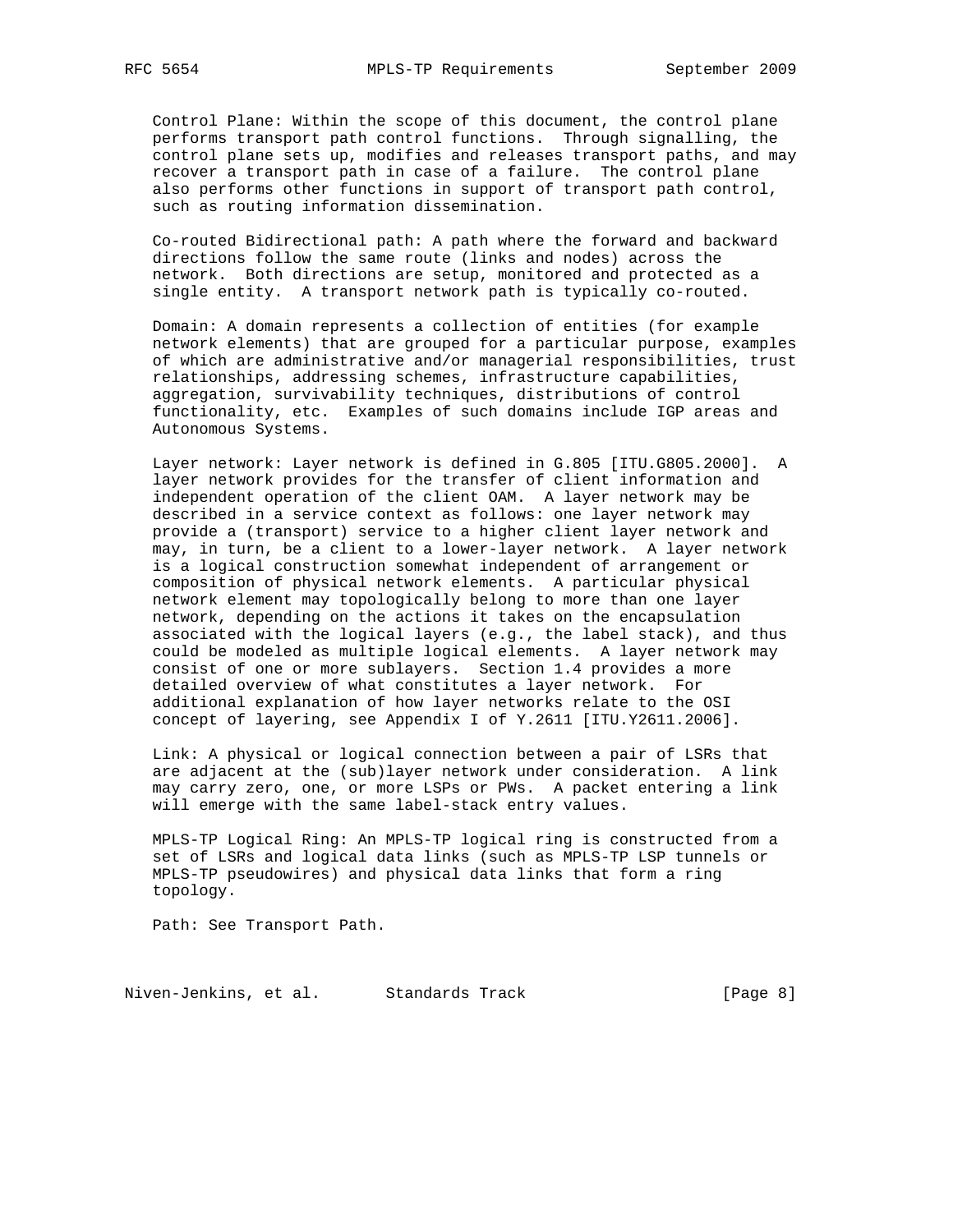MPLS-TP Physical Ring: An MPLS-TP physical ring is constructed from a set of LSRs and physical data links that form a ring topology.

 MPLS-TP Ring Topology: In an MPLS-TP ring topology, each LSR is connected to exactly two other LSRs, each via a single point-to-point bidirectional MPLS-TP capable link. A ring may also be constructed from only two LSRs where there are also exactly two links. Rings may be connected to other LSRs to form a larger network. Traffic originating or terminating outside the ring may be carried over the ring. Client network nodes (such as CEs) may be connected directly to an LSR in the ring.

 Section Layer Network: A section layer is a server layer (which may be MPLS-TP or a different technology) that provides for the transfer of the section-layer client information between adjacent nodes in the transport-path layer or transport-service layer. A section layer may provide for aggregation of multiple MPLS-TP clients. Note that G.805 [ITU.G805.2000] defines the section layer as one of the two layer networks in a transmission-media layer network. The other layer network is the physical-media layer network.

 Segment: A link connection as defined in G.805 [ITU.G805.2000]. A segment is the part of an LSP that traverses a single link or the part of a PW that traverses a single link (i.e., that connects a pair of adjacent {Switching|Terminating} Provider Edges). See also "Concatenated Segment".

 Server Layer Network: In a client/server relationship (see G.805 [ITU.G805.2000]), the server layer network provides a (transport) service to the higher client layer network (usually the layer network under consideration).

 Sublayer: Sublayer is defined in G.805 [ITU.G805.2000]. The distinction between a layer network and a sublayer is that a sublayer is not directly accessible to clients outside of its encapsulating layer network and offers no direct transport service for a higher layer (client) network.

Switching Provider Edge (S-PE): See [MS-PW-ARCH].

Terminating Provider Edge (T-PE): See [MS-PW-ARCH].

 Transport Path: A network connection as defined in G.805 [ITU.G805.2000]. In an MPLS-TP environment, a transport path corresponds to an LSP or a PW.

Niven-Jenkins, et al. Standards Track [Page 9]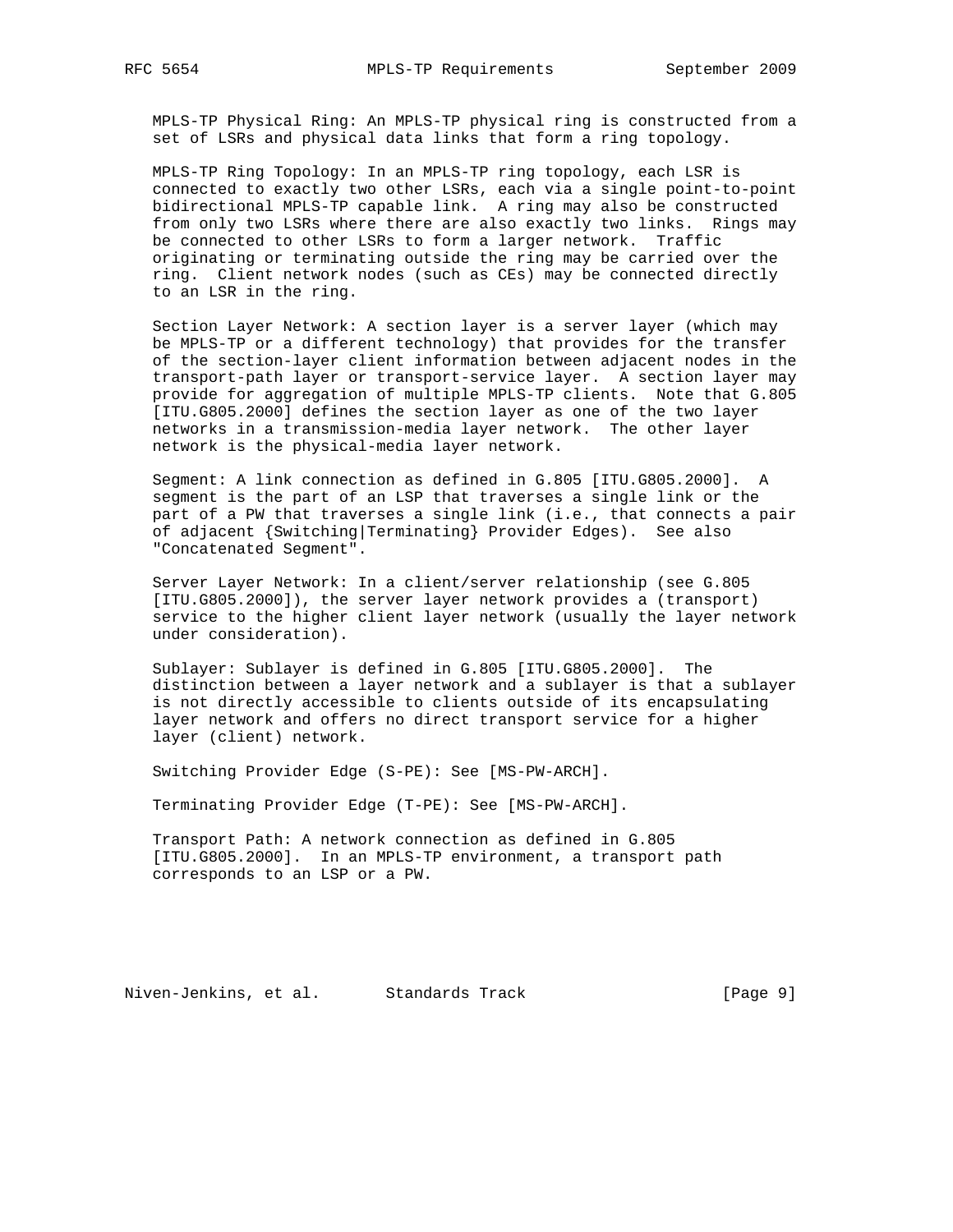Transport Path Layer: A (sub)layer network that provides point-to point or point-to-multipoint transport paths. It provides OAM that is independent of the clients that it is transporting.

 Transport Service Layer: A layer network in which transport paths are used to carry a customer's (individual or bundled) service (may be point-to-point, point-to-multipoint, or multipoint-to-multipoint services).

 Transmission Media Layer: A layer network, consisting of a section layer network and a physical layer network as defined in G.805 [ITU.G805.2000], that provides sections (two-port point-to-point connections) to carry the aggregate of network-transport path or network-service layers on various physical media.

 Unidirectional Path: A path that supports traffic flow in only one direction.

### 1.3. Transport Network Overview

 The connectivity service is the basic service provided by a transport network. The purpose of a transport network is to carry its customer traffic (i.e., the stream of customer PDUs or customer bits, including overhead) between end points in the transport network (typically over several intermediate nodes). The connectivity services offered to customers are typically aggregated into large transport paths with long holding times and OAM that is independent (of the client OAM), which contribute to enabling the efficient and reliable operation of the transport network. These transport paths are modified infrequently.

 Quality-of-service mechanisms are required in the packet transport network to ensure the prioritization of critical services, to guarantee bandwidth, and to control jitter and delay. A transport network must provide the means to meet the quality-of-service objectives of its clients. This is achieved by providing a mechanism for client network service demarcation for the network path together with an associated network resiliency mechanism.

 Aggregation is beneficial for achieving scalability and security since:

- 1. It reduces the number of provisioning and forwarding states in the network core.
- 2. It reduces load and the cost of implementing service assurance and fault management.

Niven-Jenkins, et al. Standards Track [Page 10]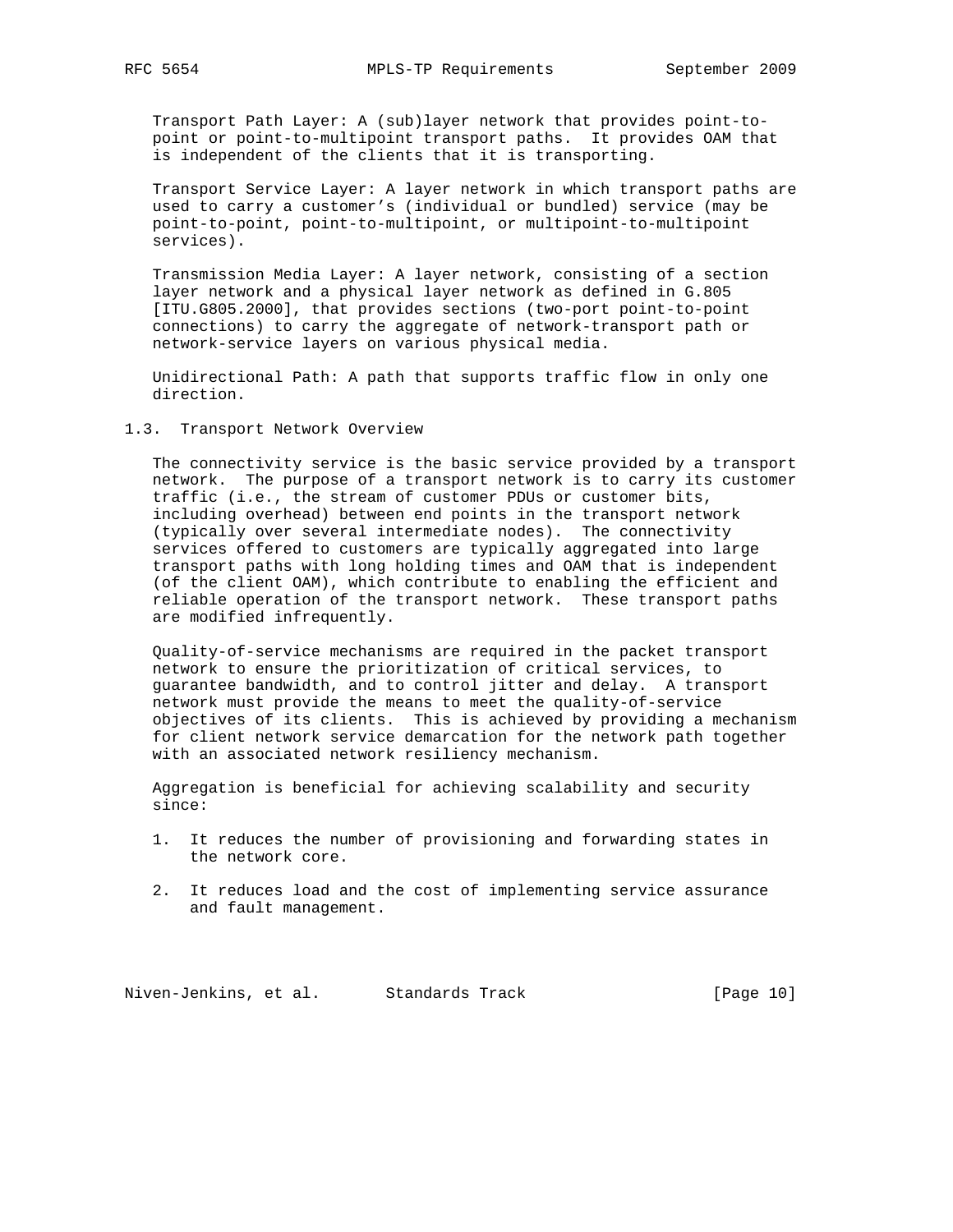3. Customer traffic is encapsulated and layer-associated OAM overhead is added. This allows complete isolation of customer traffic and its management from carrier operations.

 An important attribute of a transport network is that it is able to function regardless of which clients are using its connection service or over which transmission media it is running. From a functional and operational point of view, the client, transport network, and server layers are independent layer networks. Another key characteristic of transport networks is the capability to maintain the integrity of the client across the transport network. A transport network must also provide a method of service monitoring in order to verify the delivery of an agreed quality of service. This is enabled by means of carrier-grade OAM tools.

 Customer traffic is first encapsulated within the transport-service layer network. The transport service layer network signals may then be aggregated into a transport-path layer network for transport through the network in order to optimize network management. Transport-service layer network OAM is used to monitor the transport integrity of the customer traffic, and transport-path layer network OAM is used to monitor the transport integrity of the aggregates. At any hop, the aggregated signals may be further aggregated in lower layer transport network paths for transport across intermediate shared links. The transport service layer network signals are extracted at the edges of aggregation domains, and are either delivered to the customer or forwarded to another domain. In the core of the network, only the transport path layer network signals are monitored at intermediate points; individual transport service layer network signals are monitored at the network boundary. Although the connectivity of the transport-service layer network may be point-to-point, point-to-multipoint, or multipoint-to-multipoint, the transport-path layer network only provides point-to-point or point-to-multipoint transport paths, which are used to carry aggregates of transport service layer network traffic.

## 1.4. Layer Network Overview

 A layer network provides its clients with a transport service and the operation of the layer network is independent of whatever client happens to use the layer network. Information that passes between any client to the layer network is common to all clients and is the minimum needed to be consistent with the definition of the transport service offered. The client layer network can be connectionless, connection-oriented packet switched, or circuit switched. The transport service transfers a payload such that the client can populate the payload without affecting any operation within the serving layer network. Here, payload means:

Niven-Jenkins, et al. Standards Track [Page 11]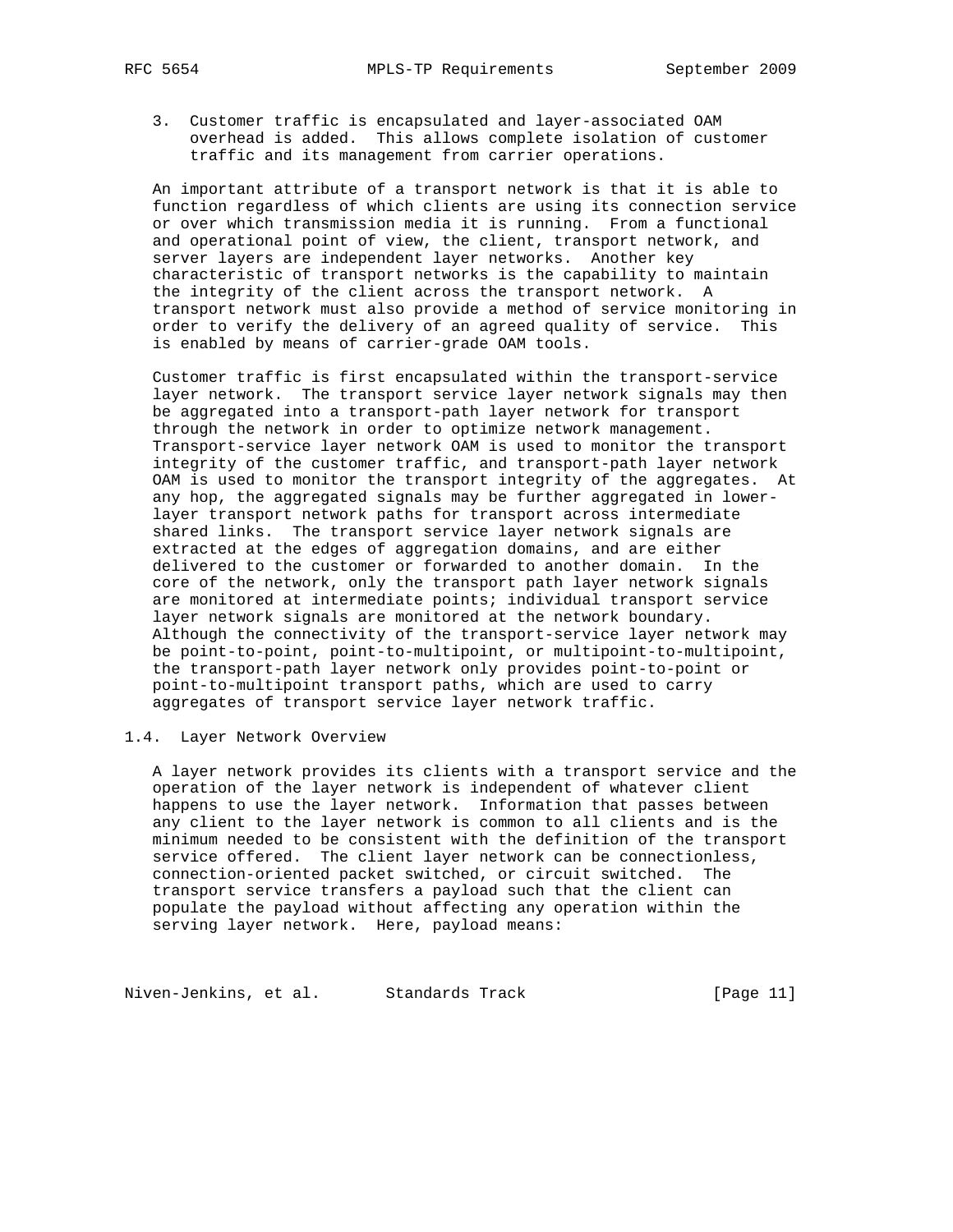- o an individual packet payload (for connectionless networks),
- o a sequence of packet payloads (for connection-oriented packet switched networks), or
- o a deterministic schedule of payloads (for circuit-switched networks).

 The operations within a layer network that are independent of its clients include the control of forwarding, the control of resource reservation, the control of traffic de-merging, and the OAM and recovery of the transport service. All of these operations are internal to a layer network. By definition, a layer network does not rely on any client information to perform these operations, and therefore all information required to perform these operations is independent of whatever client is using the layer network.

 A layer network will have consistent features in order to support the control of forwarding, resource reservation, OAM, and recovery. For example, a layer network will have a common addressing scheme for the end points of the transport service and a common set of transport descriptors for the transport service. However, a client may use a different addressing scheme or different traffic descriptors (consistent with performance inheritance).

 It is sometimes useful to independently monitor a smaller domain within a layer network (or the transport services that traverse this smaller domain), but the control of forwarding or the control of resource reservation involved retain their common elements. These smaller monitored domains are sublayers.

 It is sometimes useful to independently control forwarding in a smaller domain within a layer network, but the control of resource reservation and OAM retain their common elements. These smaller domains are partitions of the layer network.

2. MPLS-TP Requirements

 The MPLS-TP requirements set out in this section are for the behavior of the protocol mechanisms and procedures that constitute building blocks out of which the MPLS Transport Profile is constructed. That is, the requirements indicate what features are to be available in the MPLS toolkit for use by MPLS-TP.

Niven-Jenkins, et al. Standards Track [Page 12]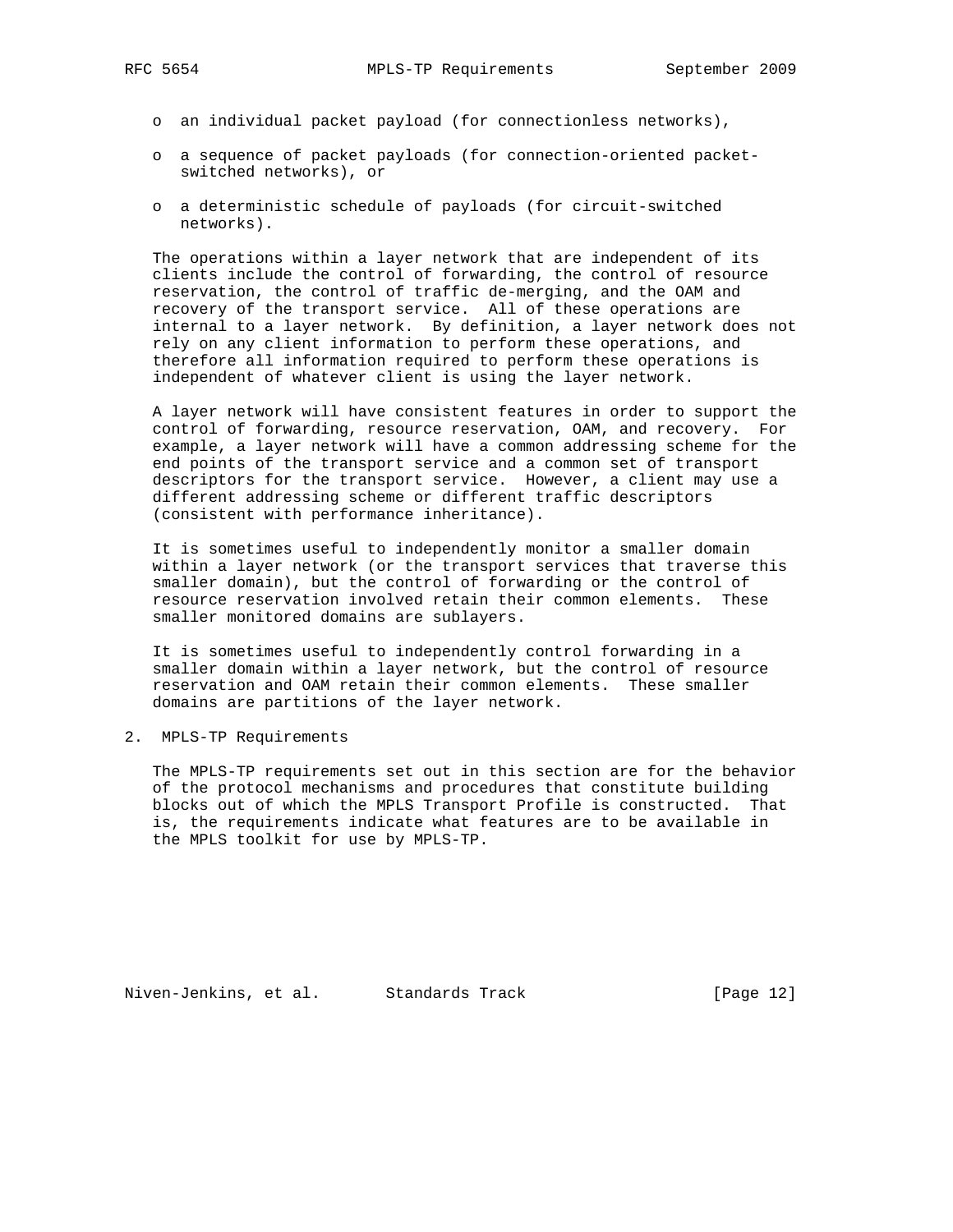#### 2.1. General Requirements

- 1 The MPLS-TP data plane MUST be a subset of the MPLS data plane as defined by the IETF. When MPLS offers multiple options in this respect, MPLS-TP SHOULD select the minimum subset (necessary and sufficient subset) applicable to a transport network application.
- 2 The MPLS-TP design SHOULD as far as reasonably possible reuse existing MPLS standards.
- 3 Mechanisms and capabilities MUST be able to interoperate with existing IETF MPLS [RFC3031] and IETF PWE3 [RFC3985] control and data planes where appropriate.
	- A. Data-plane interoperability MUST NOT require a gateway function.
- 4 MPLS-TP and its interfaces, both internal and external, MUST be sufficiently well-defined that interworking equipment supplied by multiple vendors will be possible both within a single domain and between domains.
- 5 MPLS-TP MUST be a connection-oriented packet-switching technology with traffic-engineering capabilities that allow deterministic control of the use of network resources.
- 6 MPLS-TP MUST support traffic-engineered point-to-point (P2P) and point-to-multipoint (P2MP) transport paths.
- 7 MPLS-TP MUST support unidirectional, co-routed bidirectional, and associated bidirectional point-to-point transport paths.
- 8 MPLS-TP MUST support unidirectional point-to-multipoint transport paths.
- 9 The end points of a co-routed bidirectional transport path MUST be aware of the pairing relationship of the forward and reverse paths used to support the bidirectional service.
- 10 All nodes on the path of a co-routed bidirectional transport path in the same (sub)layer as the path MUST be aware of the pairing relationship of the forward and the backward directions of the transport path.
- 11 The end points of an associated bidirectional transport path MUST be aware of the pairing relationship of the forward and reverse paths used to support the bidirectional service.

Niven-Jenkins, et al. Standards Track [Page 13]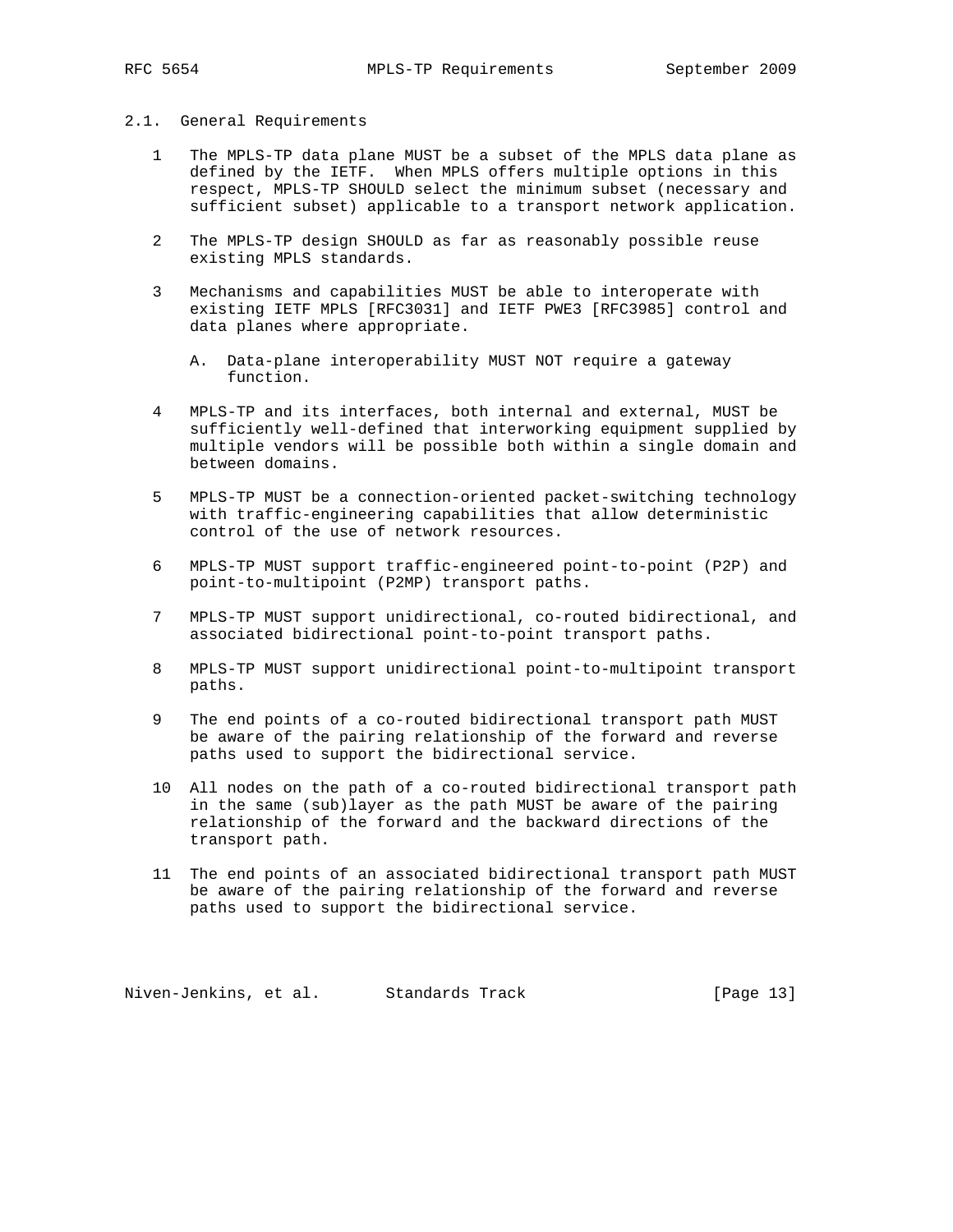- 12 Nodes on the path of an associated bidirectional transport path where both the forward and backward directions transit the same node in the same (sub)layer as the path SHOULD be aware of the pairing relationship of the forward and the backward directions of the transport path.
- 13 MPLS-TP MUST support bidirectional transport paths with symmetric bandwidth requirements, i.e., the amount of reserved bandwidth is the same between the forward and backward directions.
- 14 MPLS-TP MUST support bidirectional transport paths with asymmetric bandwidth requirements, i.e., the amount of reserved bandwidth differs between the forward and backward directions.
- 15 MPLS-TP MUST support the logical separation of the control and management planes from the data plane.
- 16 MPLS-TP MUST support the physical separation of the control and management planes from the data plane. That is, it must be possible to operate the control and management planes out-of band, and no assumptions should be made about the state of the data-plane channels from information about the control or management-plane channels when they are running out-of-band.
- 17 MPLS-TP MUST support static provisioning of transport paths via the management plane.
- 18 A solution MUST be defined to support dynamic provisioning and restoration of MPLS-TP transport paths via a control plane.
- 19 Static provisioning MUST NOT depend on the presence of any element of a control plane.
- 20 MPLS-TP MUST support the coexistence of statically and dynamically provisioned/managed MPLS-TP transport paths within the same layer network or domain.
- 21 Mechanisms in an MPLS-TP layer network that satisfy functional requirements that are common to general transport-layer networks (i.e., independent of technology) SHOULD be operable in a way that is similar to the way the equivalent mechanisms are operated in other transport-layer technologies.
- 22 MPLS-TP MUST support the capability for network operation via the management plane (without the use of any control-plane protocols). This includes the configuration and control of OAM and recovery functions.

Niven-Jenkins, et al. Standards Track [Page 14]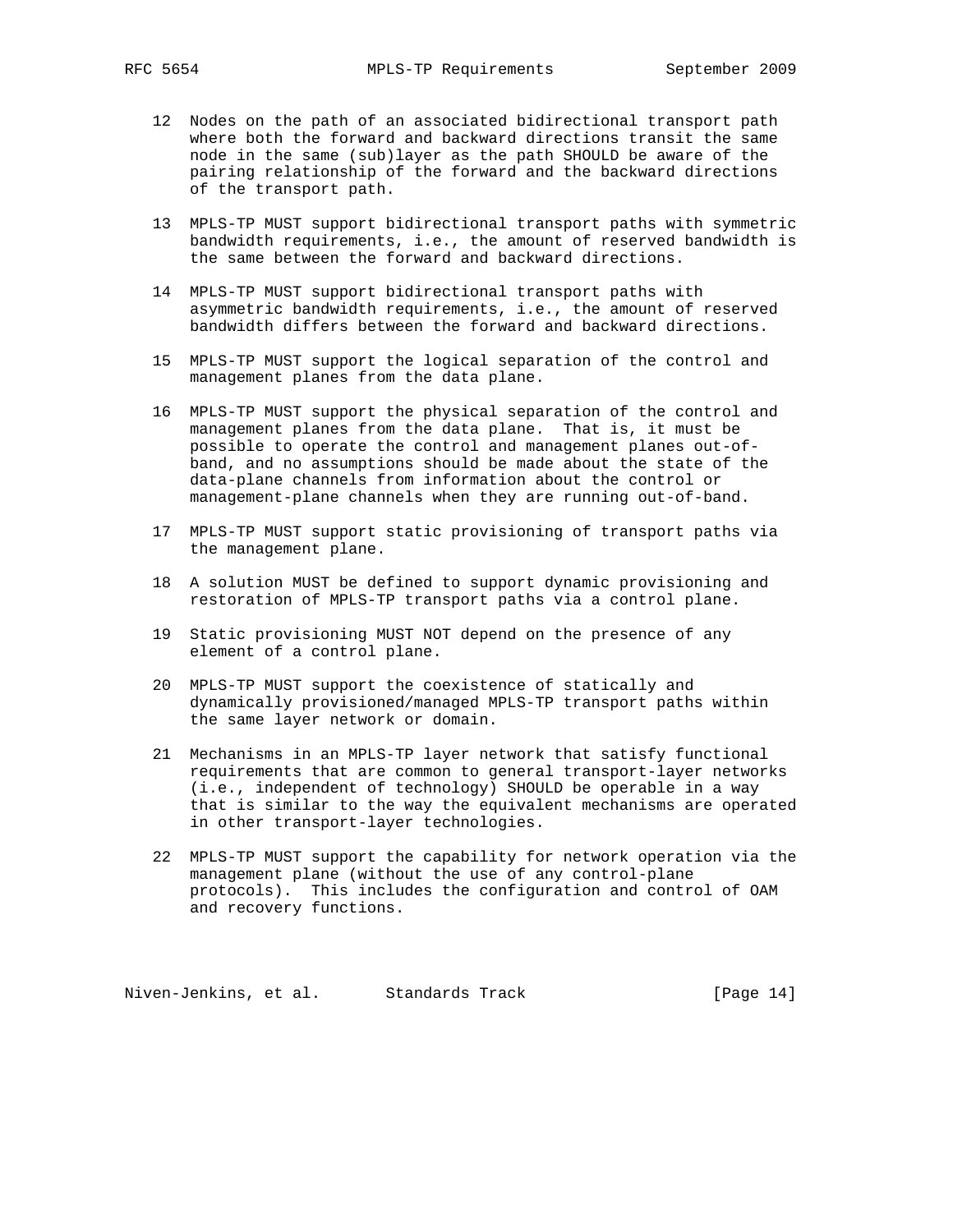- 23 The MPLS-TP data plane MUST be capable of
	- A. forwarding data independent of the control or management plane used to configure and operate the MPLS-TP layer network.
	- B. taking recovery actions independent of the control or management plane used to configure the MPLS-TP layer network.
	- C. operating normally (i.e., forwarding, OAM, and protection MUST continue to operate) if the management plane or control plane that configured the transport paths fails.
- 24 MPLS-TP MUST support mechanisms to avoid or minimize traffic impact (e.g., packet delay, reordering, and loss) during network reconfiguration.
- 25 MPLS-TP MUST support transport paths through multiple homogeneous domains.
- 26 MPLS-TP SHOULD support transport paths through multiple non homogeneous domains.
- 27 MPLS-TP MUST NOT dictate the deployment of any particular network topology either physical or logical, however:
	- A. It MUST be possible to deploy MPLS-TP in rings.
	- B. It MUST be possible to deploy MPLS-TP in arbitrarily interconnected rings with one or two points of interconnection.
	- C. MPLS-TP MUST support rings of at least 16 nodes in order to support the upgrade of existing Time-Division Multiplexing (TDM) rings to MPLS-TP. MPLS-TP SHOULD support rings with more than 16 nodes.
- 28 MPLS-TP MUST be able to scale at least as well as existing transport technologies with growing and increasingly complex network topologies as well as with increasing amounts of customers, services, and bandwidth demand.
- 29 MPLS-TP SHOULD support mechanisms to safeguard against the provisioning of transport paths which contain forwarding loops.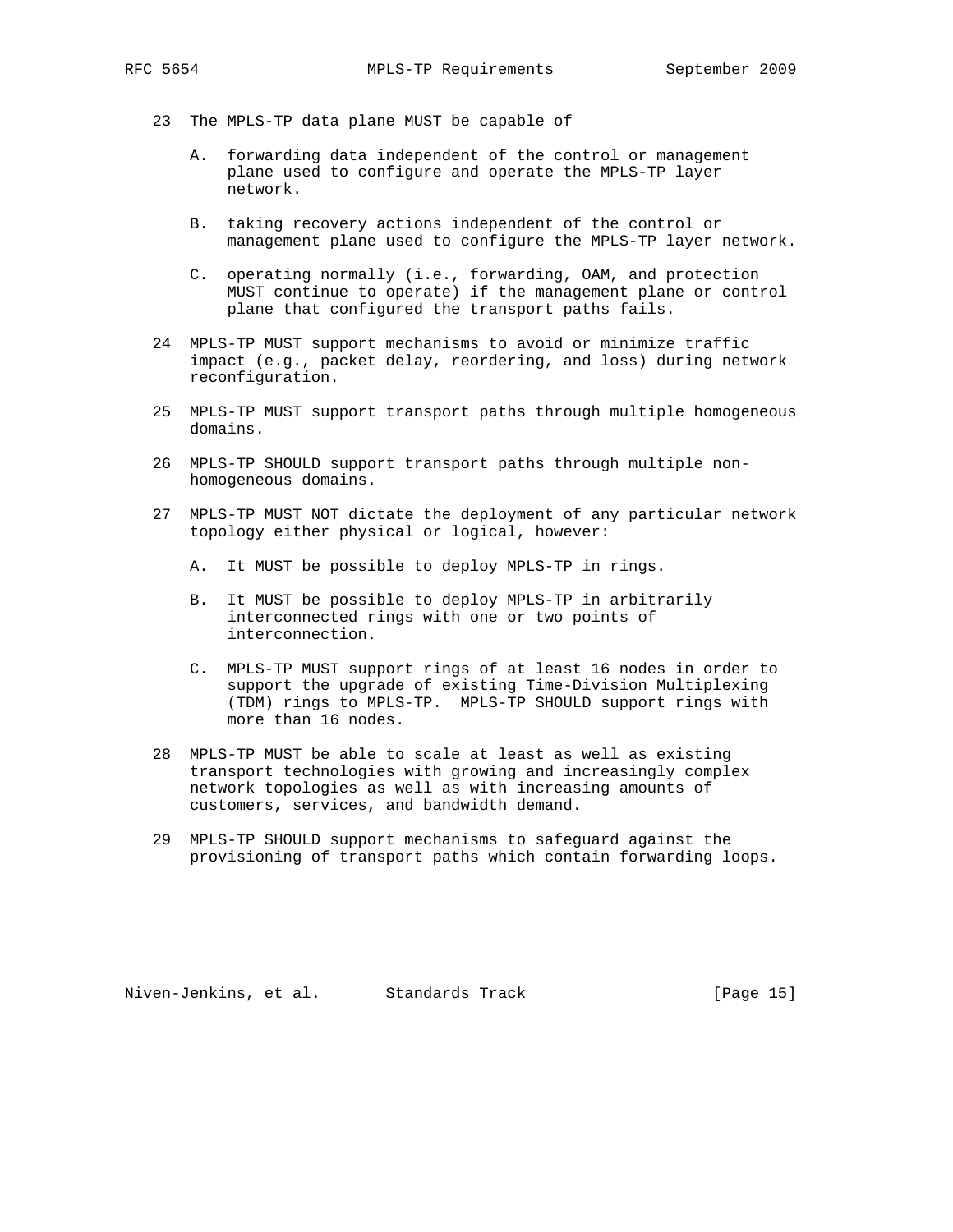- 2.2. Layering Requirements
	- 30 A generic and extensible solution MUST be provided to support the transport of one or more client layer networks (e.g., MPLS-TP, IP, MPLS, Ethernet, ATM, FR, etc.) over an MPLS-TP layer network.
	- 31 A generic and extensible solution MUST be provided to support the transport of MPLS-TP transport paths over one or more server layer networks (such as MPLS-TP, Ethernet, SONET/SDH, OTN, etc.). Requirements for bandwidth management within a server layer network are outside the scope of this document.
	- 32 In an environment where an MPLS-TP layer network is supporting a client layer network, and the MPLS-TP layer network is supported by a server layer network, then operation of the MPLS-TP layer network MUST be possible without any dependencies on the server or client layer network.
		- A. The server layer MUST guarantee that the traffic-loading imposed by other clients does not cause the transport service provided to the MPLS-TP layer to fall below the agreed level. Mechanisms to achieve this are outside the scope of these requirements.
		- B. It MUST be possible to isolate the control and management planes of the MPLS-TP layer network from the control and management planes of the client and server layer networks.
	- 33 A solution MUST be provided to support the transport of a client MPLS or MPLS-TP layer network over a server MPLS or MPLS-TP layer network.
		- A. The level of coordination required between the client and server MPLS(-TP) layer networks MUST be minimized (preferably no coordination will be required).
		- B. The MPLS(-TP) server layer network MUST be capable of transporting the complete set of packets generated by the client MPLS(-TP) layer network, which may contain packets that are not MPLS packets (e.g., IP or Connectionless Network Protocol (CNLP) packets used by the control/management plane of the client MPLS(-TP) layer network).
	- 34 It MUST be possible to operate the layers of a multi-layer network that includes an MPLS-TP layer autonomously.

Niven-Jenkins, et al. Standards Track [Page 16]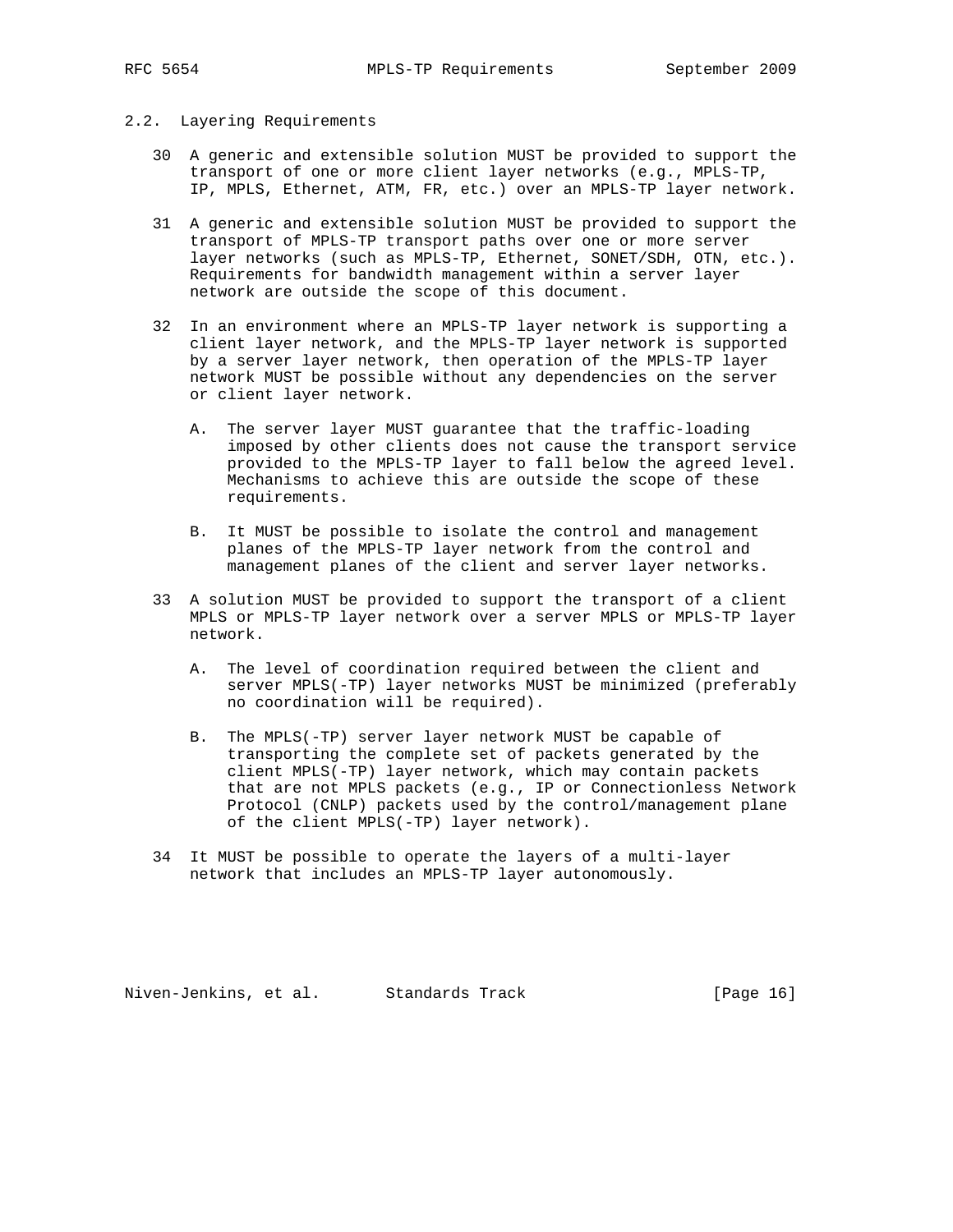The above are not only technology requirements, but also operational requirements. Different administrative groups may be responsible for the same layer network or different layer networks.

- 35 It MUST be possible to hide MPLS-TP layer network addressing and other information (e.g., topology) from client layer networks. However, it SHOULD be possible, at the option of the operator, to leak a limited amount of summarized information (such as SRLGs or reachability) between layers.
- 2.3. Data Plane Requirements
	- 36 It MUST be possible to operate and configure the MPLS-TP data plane without any IP forwarding capability in the MPLS-TP data plane. That is, the data plane only operates on the MPLS label.
	- 37 It MUST be possible for the end points of an MPLS-TP transport path that is carrying an aggregate of client transport paths to be able to decompose the aggregate transport path into its component client transport paths.
	- 38 A transport path on a link MUST be uniquely identifiable by a single label on that link.
	- 39 A transport path's source MUST be identifiable at its destination within its layer network.
	- 40 MPLS-TP MUST be capable of using P2MP server (sub)layer capabilities as well as P2P server (sub)layer capabilities when supporting P2MP MPLS-TP transport paths.
	- 41 MPLS-TP MUST be extensible in order to accommodate new types of client layer networks and services.
	- 42 MPLS-TP SHOULD support mechanisms to enable the reserved bandwidth associated with a transport path to be increased without impacting the existing traffic on that transport path provided enough resources are available.
	- 43 MPLS-TP SHOULD support mechanisms to enable the reserved bandwidth of a transport path to be decreased without impacting the existing traffic on that transport path, provided that the level of existing traffic is smaller than the reserved bandwidth following the decrease.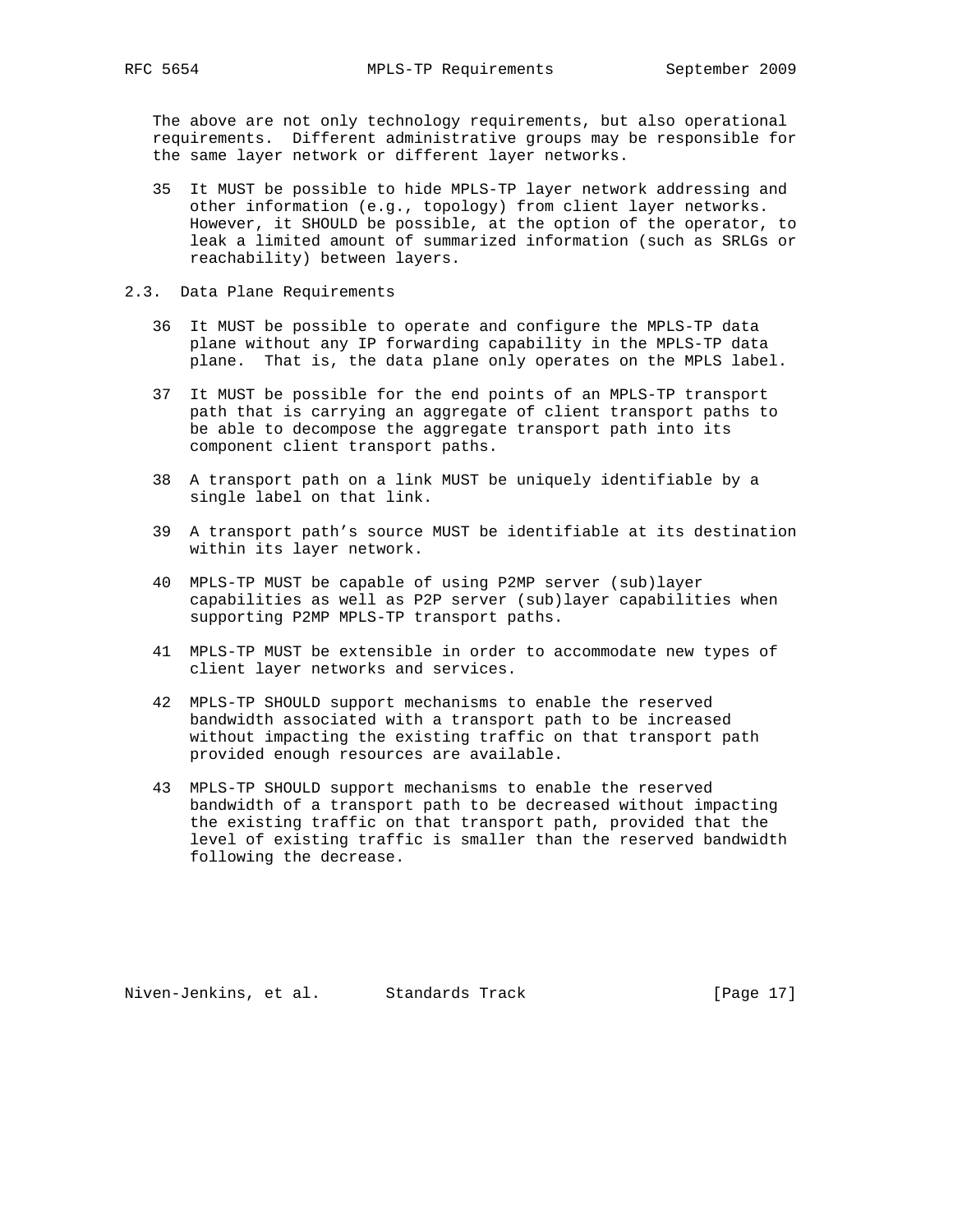- 44 MPLS-TP MUST support mechanisms that ensure the integrity of the transported customer's service traffic as required by its associated SLA. Loss of integrity may be defined as packet corruption, reordering, or loss during normal network conditions.
- 45 MPLS-TP MUST support mechanisms to detect when loss of integrity of the transported customer's service traffic has occurred.
- 46 MPLS-TP MUST support an unambiguous and reliable means of distinguishing users' (client) packets from MPLS-TP control packets (e.g., control plane, management plane, OAM, and protection-switching packets).
- 2.4. Control Plane Requirements

 This section defines the requirements that apply to an MPLS-TP control plane. Note that it MUST be possible to operate an MPLS-TP network without using a control plane.

 The ITU-T has defined an architecture for Automatically Switched Optical Networks (ASONs) in G.8080 [ITU.G8080.2006] and G.8080 Amendment 1 [ITU.G8080.2008]. The control plane for MPLS-TP MUST fit within the ASON architecture.

 An interpretation of the ASON signaling and routing requirements in the context of GMPLS can be found in [RFC4139] and [RFC4258].

Additionally:

- 47 The MPLS-TP control plane MUST support control-plane topology and data-plane topology independence. As a consequence, a failure of the control plane does not imply that there has also been a failure of the data plane.
- 48 The MPLS-TP control plane MUST be able to be operated independently of any particular client- or server-layer control plane.
- 49 MPLS-TP SHOULD define a solution to support an integrated control plane encompassing MPLS-TP together with its server and client layer networks when these layer networks belong to the same administrative domain.
- 50 The MPLS-TP control plane MUST support establishing all the connectivity patterns defined for the MPLS-TP data plane (i.e., unidirectional P2P, associated bidirectional P2P, co-routed bidirectional P2P, unidirectional P2MP) including configuration of protection functions and any associated maintenance functions.

Niven-Jenkins, et al. Standards Track [Page 18]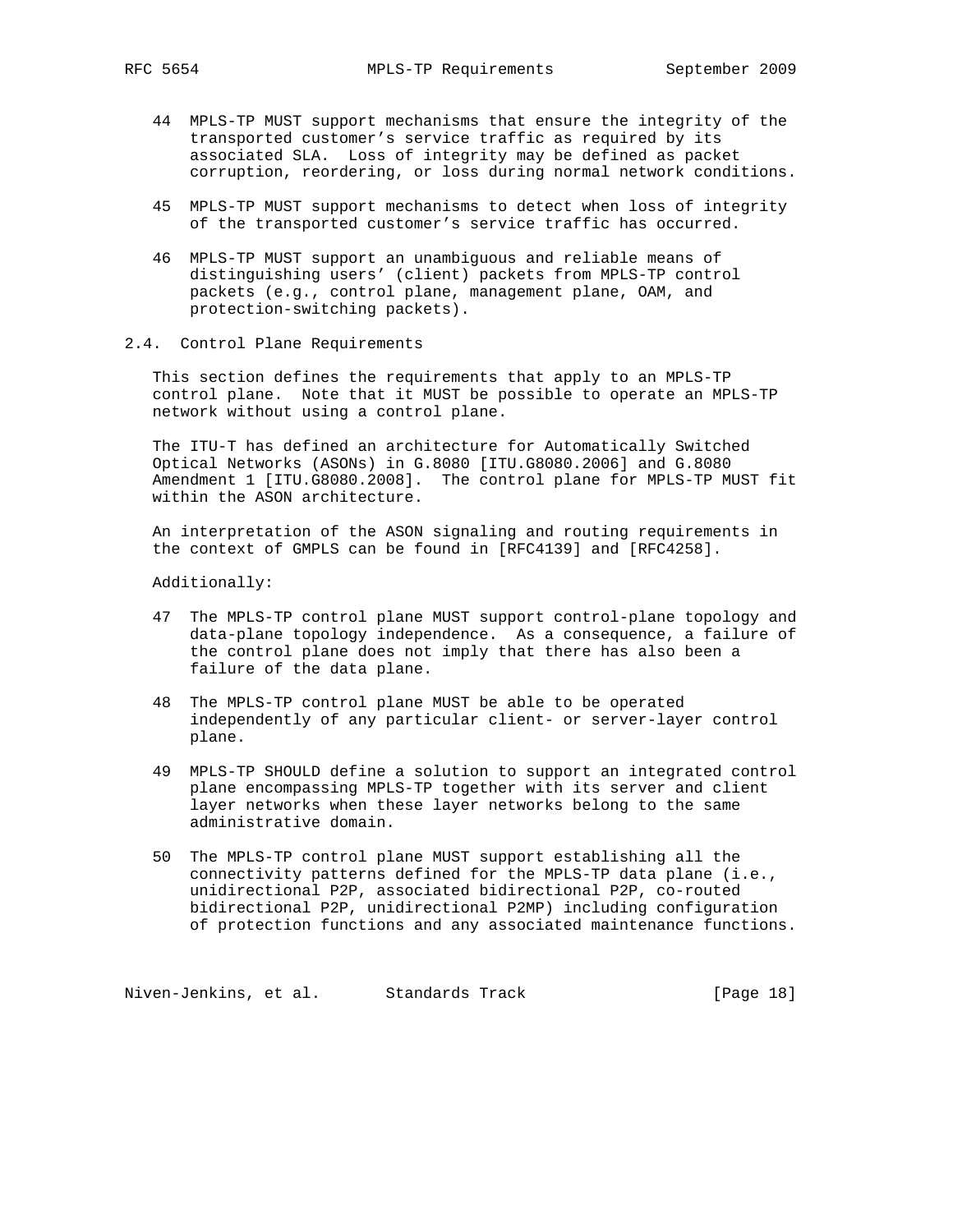- 51 The MPLS-TP control plane MUST support the configuration and modification of OAM maintenance points as well as the activation/ deactivation of OAM when the transport path or transport service is established or modified.
- 52 An MPLS-TP control plane MUST support operation of the recovery functions described in Section 2.8.
- 53 An MPLS-TP control plane MUST scale gracefully to support a large number of transport paths, nodes, and links.
- 54 If a control plane is used for MPLS-TP, following a control-plane failure, the control plane MUST be capable of restarting and relearning its previous state without impacting forwarding.
- 55 An MPLS-TP control plane MUST provide a mechanism for dynamic ownership transfer of the control of MPLS-TP transport paths from the management plane to the control plane and vice versa. The number of reconfigurations required in the data plane MUST be minimized (preferably no data-plane reconfiguration will be required).
- 2.5. Recovery Requirements

 Network survivability plays a critical role in the delivery of reliable services. Network availability is a significant contributor to revenue and profit. Service guarantees in the form of SLAs require a resilient network that rapidly detects facility or node failures and restores network operation in accordance with the terms of the SLA.

- 56 MPLS-TP MUST provide protection and restoration mechanisms.
	- A. MPLS-TP recovery techniques SHOULD be identical (or as similar as possible) to those already used in existing transport networks to simplify implementation and operations. However, this MUST NOT override any other requirement.
	- B. Recovery techniques used for P2P and P2MP SHOULD be identical to simplify implementation and operation. However, this MUST NOT override any other requirement.
- 57 MPLS-TP recovery mechanisms MUST be applicable at various levels throughout the network including support for link, transport path, segment, concatenated segment, and end-to-end recovery.
- 58 MPLS-TP recovery paths MUST meet the SLA protection objectives of the service.

Niven-Jenkins, et al. Standards Track [Page 19]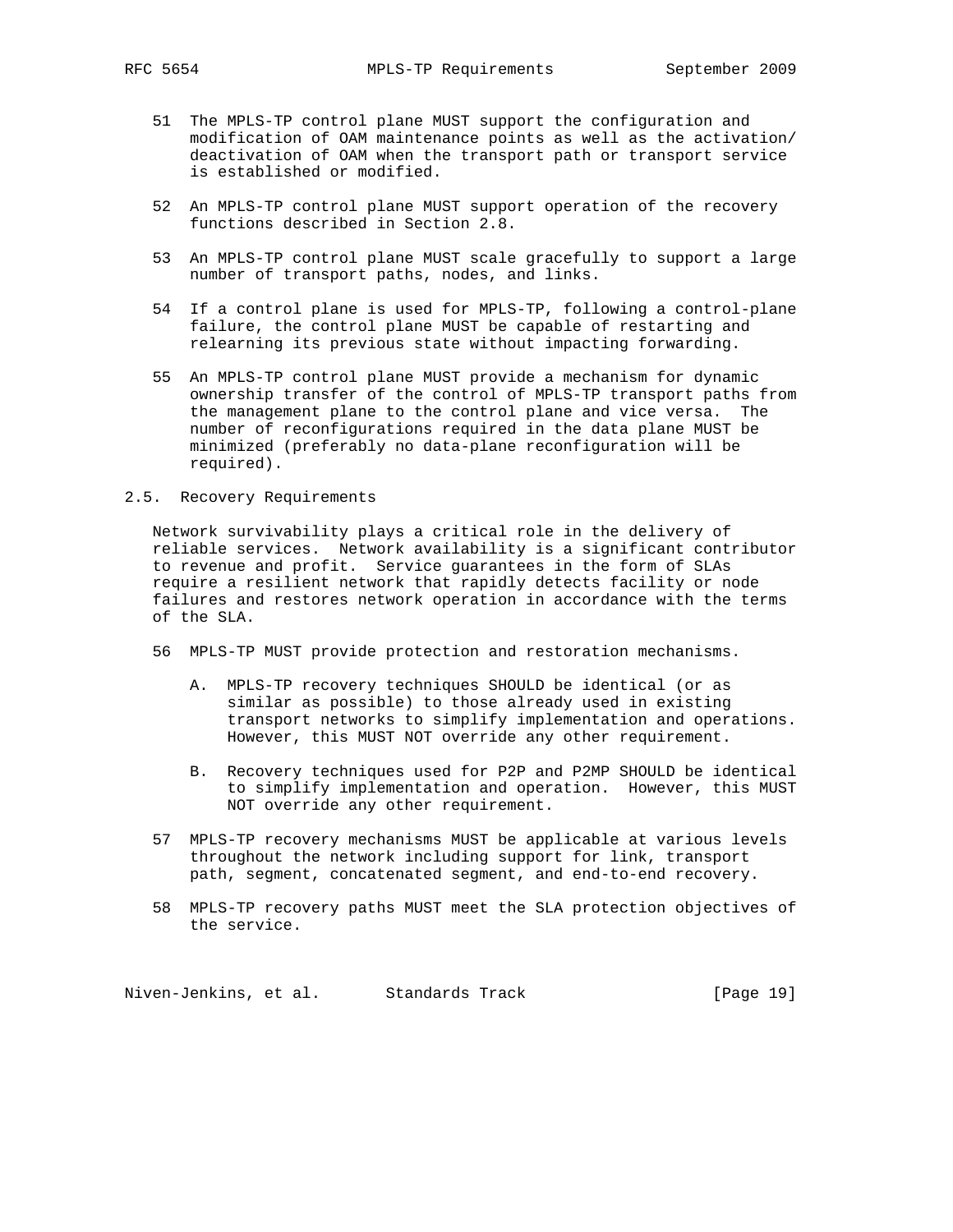- A. MPLS-TP MUST provide mechanisms to guarantee 50ms recovery times from the moment of fault detection in networks with spans less than 1200 km.
- B. For protection it MUST be possible to require protection of 100% of the traffic on the protected path.
- C. Recovery MUST meet SLA requirements over multiple domains.
- 59 Recovery objectives SHOULD be configurable per transport path.
- 60 The recovery mechanisms SHOULD be applicable to any topology.
- 61 The recovery mechanisms MUST support the means to operate in synergy with (including coordination of timing) the recovery mechanisms present in any client or server transport networks (for example, Ethernet, SDH, OTN, WDM) to avoid race conditions between the layers.
- 62 MPLS-TP recovery and reversion mechanisms MUST prevent frequent operation of recovery in the event of an intermittent defect.
- 2.5.1. Data-Plane Behavior Requirements

 General protection and survivability requirements are expressed in terms of the behavior in the data plane.

2.5.1.1. Protection

 Note: Only nodes that are aware of the pairing relationship between the forward and backward directions of an associated bidirectional transport path can be used as end points to protect all or part of that transport path.

- 63 It MUST be possible to provide protection for the MPLS-TP data plane without any IP forwarding capability in the MPLS-TP data plane. That is, the data plane only operates on the MPLS label.
- 64 MPLS-TP protection mechanisms MUST support revertive and non revertive behavior.
- 65 MPLS-TP MUST support 1+1 protection.
	- A. Bidirectional 1+1 protection for P2P connectivity MUST be supported.
	- B. Unidirectional 1+1 protection for P2P connectivity MUST be supported.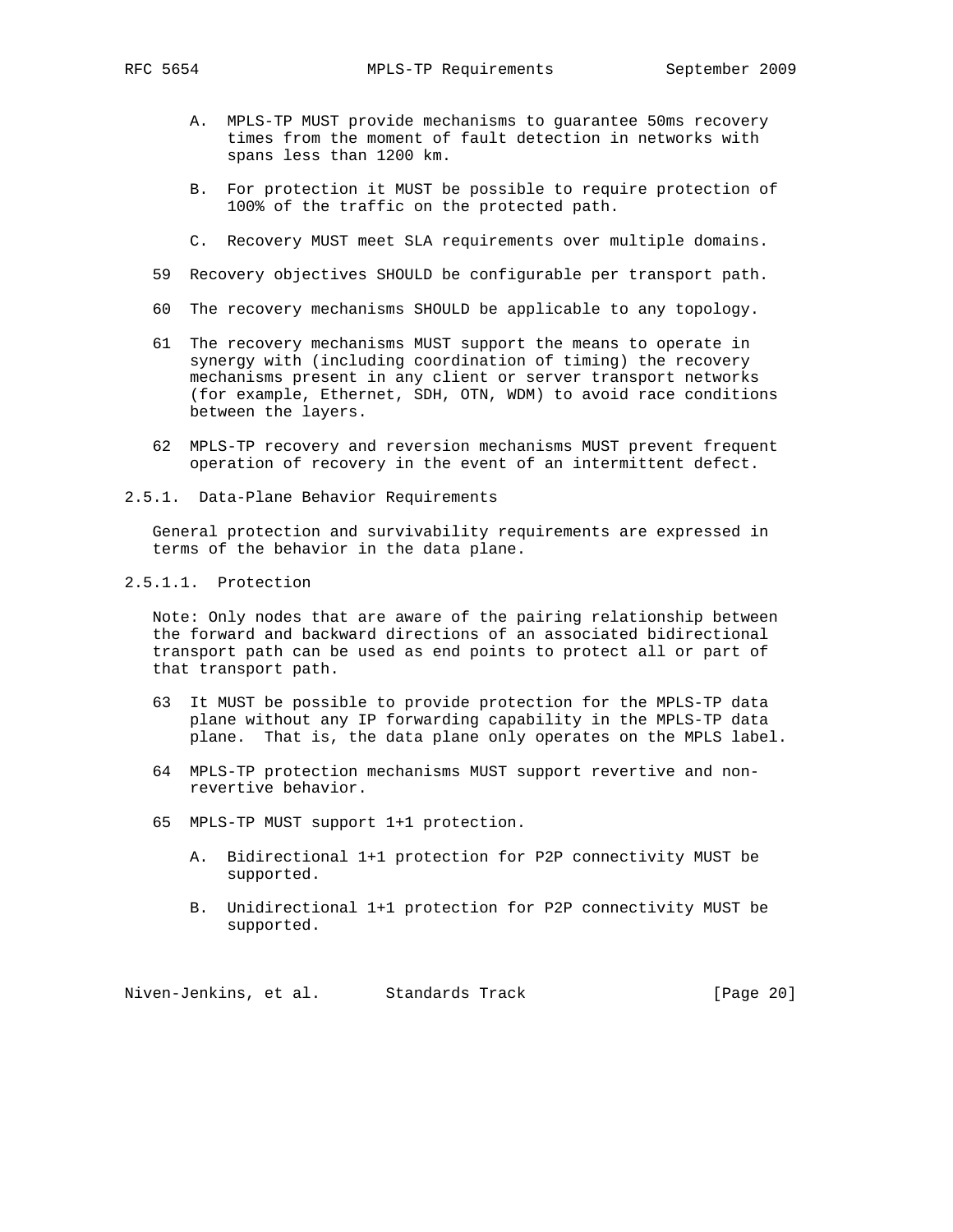- C. Unidirectional 1+1 protection for P2MP connectivity MUST be supported.
- 66 MPLS-TP MUST support the ability to share protection resources amongst a number of transport paths.
- 67 MPLS-TP MUST support 1:n protection (including 1:1 protection).
	- A. Bidirectional 1:n protection for P2P connectivity MUST be supported and SHOULD be the default behavior for 1:n protection.
	- B. Unidirectional 1:n protection for P2MP connectivity MUST be supported.
	- C. Unidirectional 1:n protection for P2P connectivity is not required and MAY be omitted from the MPLS-TP specifications.
	- D. The action of protection-switching MUST NOT cause the user data to enter an uncontrolled loop. The protection-switching system MAY cause traffic to pass over a given link more than once, but it must do so in a controlled way such that uncontrolled loops do not form.

 Note: Support for extra traffic (as defined in [RFC4427]) is not required in MPLS-TP and MAY be omitted from the MPLS-TP specifications.

- 2.5.1.2. Sharing of Protection Resources
	- 68 MPLS-TP SHOULD support 1:n (including 1:1) shared mesh recovery.
	- 69 MPLS-TP MUST support sharing of protection resources such that protection paths that are known not to be required concurrently can share the same resources.
- 2.5.2. Restoration
	- 70 The restoration transport path MUST be able to share resources with the transport path being replaced (sometimes known as soft rerouting).
	- 71 Restoration priority MUST be supported so that an implementation can determine the order in which transport paths should be restored (to minimize service restoration time as well as to gain access to available spare capacity on the best paths).

Niven-Jenkins, et al. Standards Track [Page 21]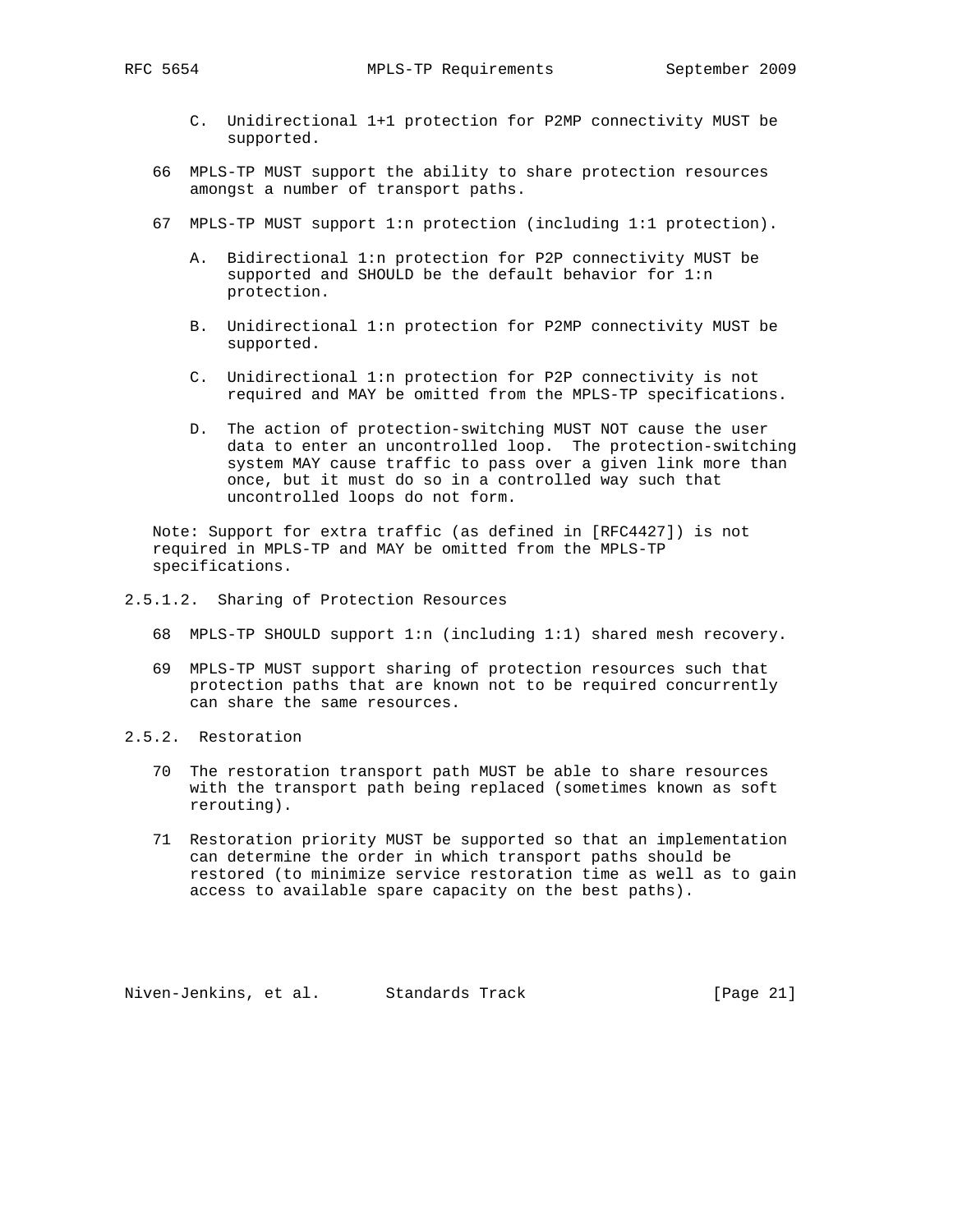- 72 Preemption priority MUST be supported to allow restoration to displace other transport paths in the event of resource constraint.
- 73 MPLS-TP restoration mechanisms MUST support revertive and non revertive behavior.
- 2.5.3. Triggers for Protection, Restoration, and Reversion

Recovery actions may be triggered from different places as follows:

- 74 MPLS-TP MUST support fault indication triggers from lower layers. This includes faults detected and reported by lower-layer protocols, and faults reported directly by the physical medium (for example, loss of light).
- 75 MPLS-TP MUST support OAM-based triggers.
- 76 MPLS-TP MUST support management-plane triggers (e.g., forced switch, etc.).
- 77 There MUST be a mechanism to distinguish administrative recovery actions from recovery actions initiated by other triggers.
- 78 Where a control plane is present, MPLS-TP SHOULD support control plane restoration triggers.
- 79 MPLS-TP protection mechanisms MUST support priority logic to negotiate and accommodate coexisting requests (i.e., multiple requests) for protection-switching (e.g., administrative requests and requests due to link/node failures).
- 2.5.4. Management-Plane Operation of Protection and Restoration
	- All functions described here are for control by the operator.
	- 80 It MUST be possible to configure protection paths and protection to-working path relationships (sometimes known as protection groups).
	- 81 There MUST be support for pre-calculation of recovery paths.
	- 82 There MUST be support for pre-provisioning of recovery paths.

Niven-Jenkins, et al. Standards Track [Page 22]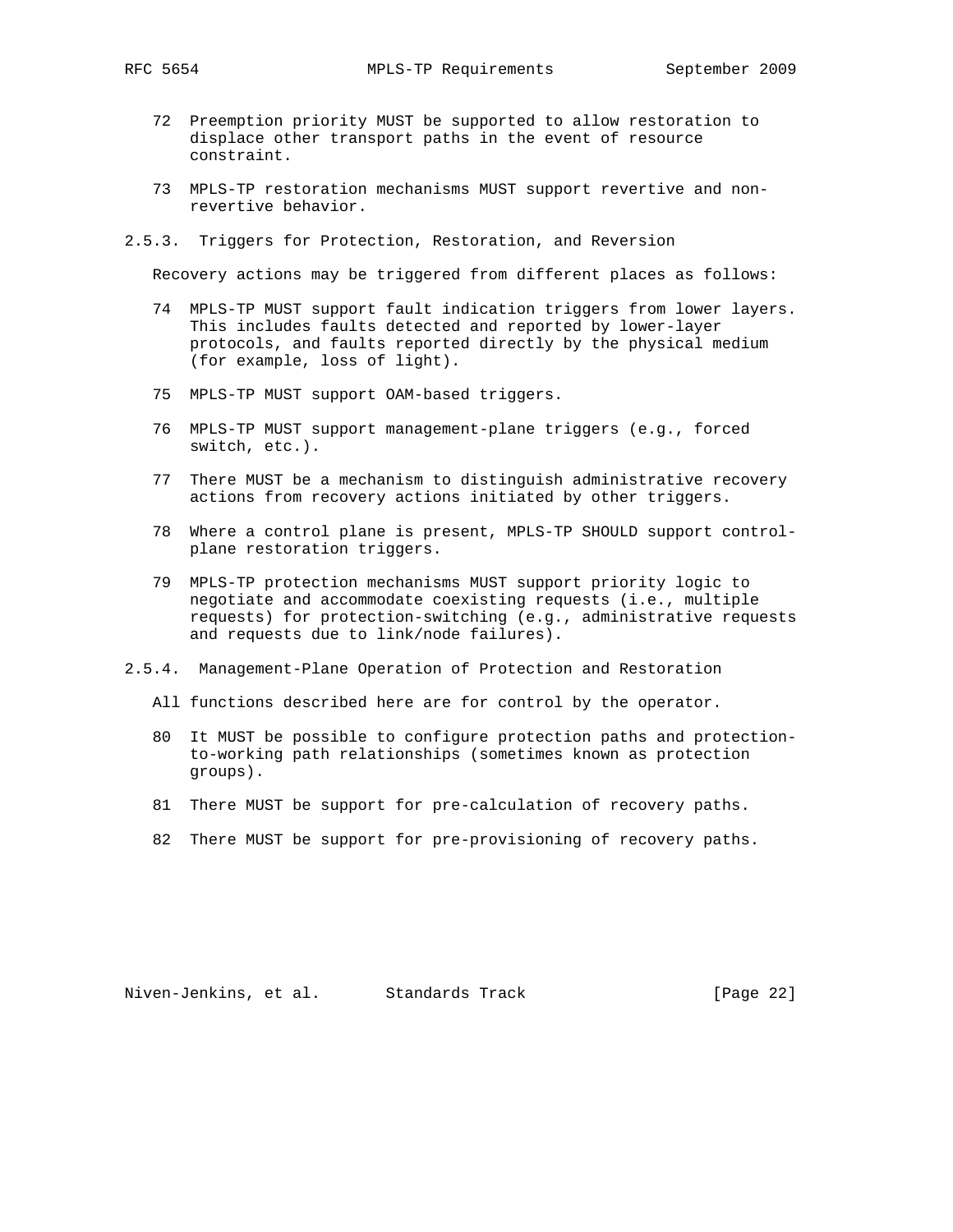- 83 The external controls as defined in [RFC4427] MUST be supported.
	- A. External controls overruled by higher priority requests (e.g., administrative requests and requests due to link/node failures) or unable to be signaled to the remote end (e.g., due to a coordination failure of the protection state) MUST be dropped.
- 84 It MUST be possible to test and validate any protection/ restoration mechanisms and protocols:
	- A. Including the integrity of the protection/recovery transport path.
	- B. Without triggering the actual protection/restoration.
	- C. While the working path is in service.
	- D. While the working path is out of service.
- 85 Restoration resources MAY be pre-planned and selected a priori, or computed after failure occurrence.
- 86 When preemption is supported for restoration purposes, it MUST be possible for the operator to configure it.
- 87 The management plane MUST provide indications of protection events and triggers.
- 88 The management plane MUST allow the current protection status of all transport paths to be determined.
- 2.5.5. Control Plane and In-Band OAM Operation of Recovery
	- 89 The MPLS-TP control plane (which is not mandatory in an MPLS-TP implementation) MUST be capable of supporting:
		- A. establishment and maintenance of all recovery entities and functions
		- B. signaling of administrative control
		- C. protection state coordination (PSC). Since control plane network topology is independent from the data plane network topology, the PSC supported by the MPLS-TP control plane MAY run on resources different than the data plane resources handled within the recovery mechanism (e.g., backup).

Niven-Jenkins, et al. Standards Track [Page 23]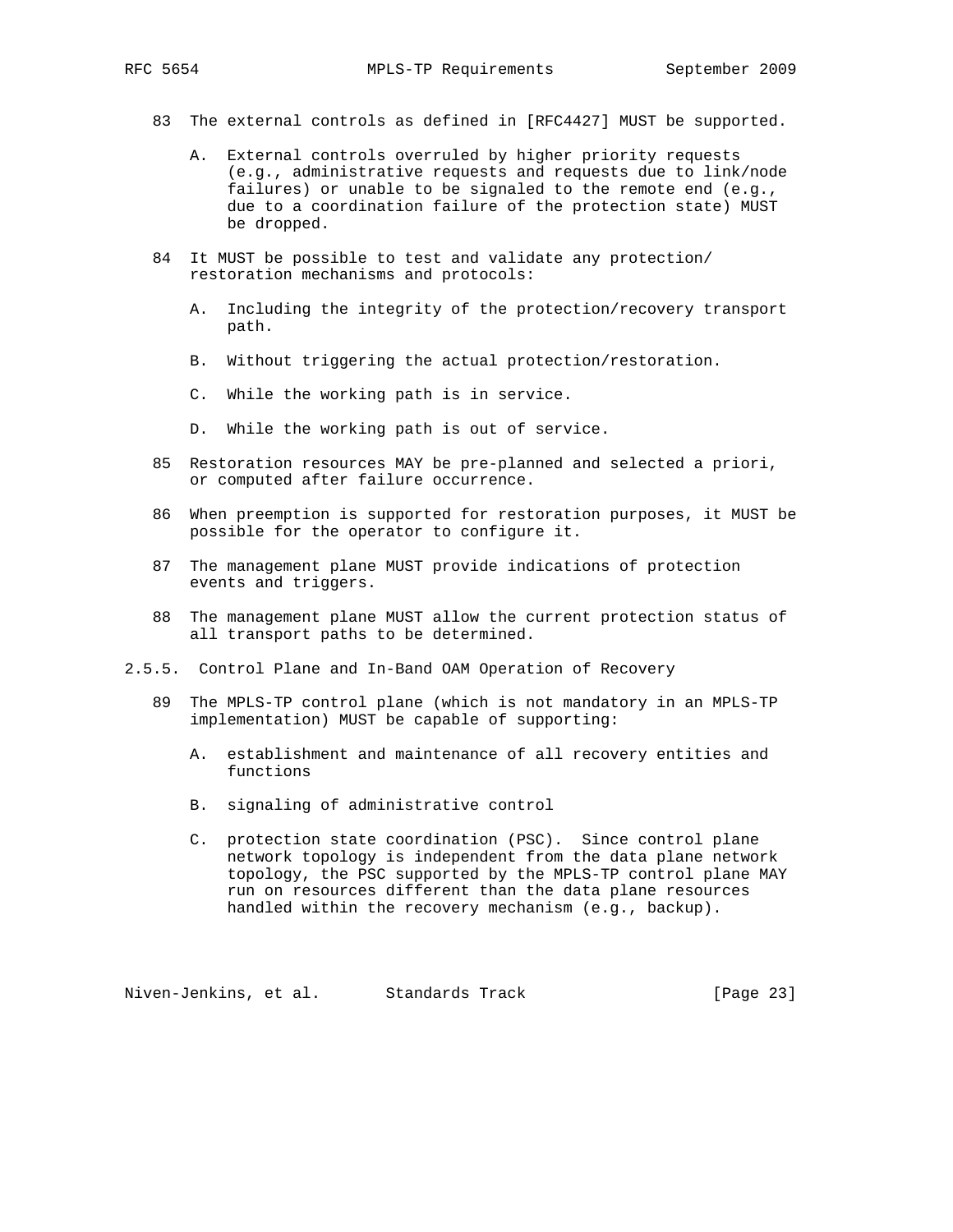- 90 In-band OAM MUST be capable of supporting:
	- A. signaling of administrative control
	- B. protection state coordination (PSC). Since in-band OAM tools share the data plane with the carried transport service, in order to optimize the usage of network resources, the PSC supported by in-band OAM MUST run on protection resources.
- 2.5.6. Topology-Specific Recovery Mechanisms
	- 91 MPLS-TP MAY support recovery mechanisms that are optimized for specific network topologies. These mechanisms MUST be interoperable with the mechanisms defined for arbitrary topology (mesh) networks to enable protection of end-to-end transport paths.
- 2.5.6.1. Ring Protection

 Several service providers have expressed a high level of interest in operating MPLS-TP in ring topologies and require a high level of survivability function in these topologies. The requirements listed below have been collected from these service providers and from the ITU-T.

 The main objective in considering a specific topology (such as a ring) is to determine whether it is possible to optimize any mechanisms such that the performance of those mechanisms within the topology is significantly better than the performance of the generic mechanisms in the same topology. The benefits of such optimizations are traded against the costs of developing, implementing, deploying, and operating the additional optimized mechanisms noting that the generic mechanisms MUST continue to be supported.

 Within the context of recovery in MPLS-TP networks, the optimization criteria considered in ring topologies are as follows:

- a. Minimize the number of OAM entities that are needed to trigger the recovery operation, such that it is less than is required by other recovery mechanisms.
- b. Minimize the number of elements of recovery in the ring, such that it is less than is required by other recovery mechanisms.
- c. Minimize the number of labels required for the protection paths across the ring, such that it is less than is required by other recovery mechanisms.

Niven-Jenkins, et al. Standards Track [Page 24]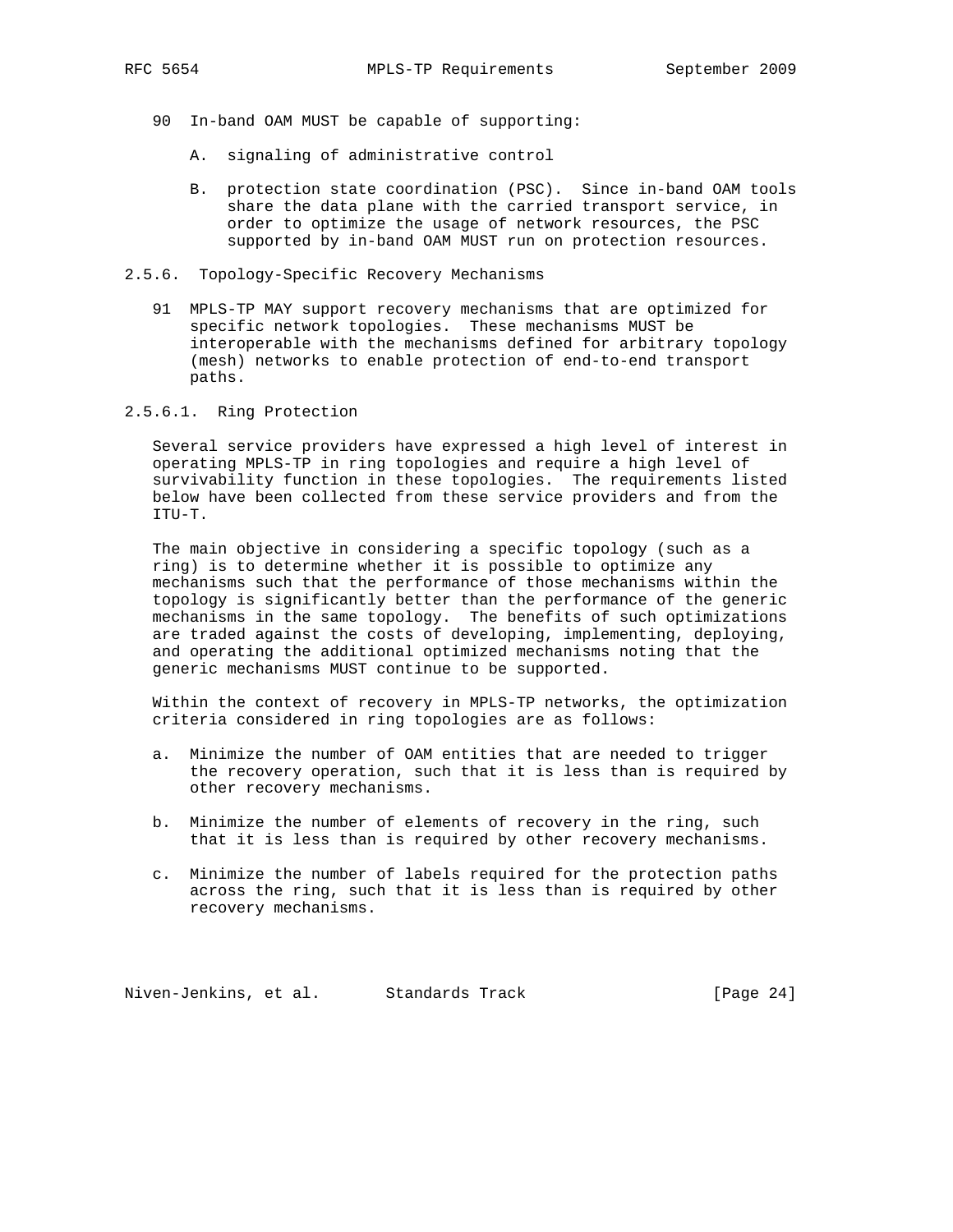- d. Minimize the amount of control and management-plane transactions during a maintenance operation (e.g., ring upgrade), such that it is less than the amount required by other recovery mechanisms.
- e. When a control plane is supported, minimize the impact on signaling and routing information exchange during protection, such that it is less than the impact caused by other recovery mechanisms.

 It may be observed that the requirements in Section 2.5.6.1 are fully compatible with the generic requirements expressed in Section 2.5 through Section 2.5.6 inclusive, and that no requirements that are specific to ring topologies have been identified.

- 92 MPLS-TP MUST include recovery mechanisms that operate in any single ring supported in MPLS-TP, and continue to operate within the single rings even when the rings are interconnected.
- 93 When a network is constructed from interconnected rings, MPLS-TP MUST support recovery mechanisms that protect user data that traverses more than one ring. This includes the possibility of failure of the ring-interconnect nodes and links.
- 94 MPLS-TP recovery in a ring MUST protect unidirectional and bidirectional P2P transport paths.
- 95 MPLS-TP recovery in a ring MUST protect unidirectional P2MP transport paths.
- 96 MPLS-TP 1+1 and 1:1 protection in a ring MUST support switching time within 50 ms from the moment of fault detection in a network with a 16-node ring with less than 1200 km of fiber.
- 97 The protection switching time in a ring MUST be independent of the number of LSPs crossing the ring.
- 98 The configuration and operation of recovery mechanisms in a ring MUST scale well with:
	- A. the number of transport paths (MUST be better than linear scaling)
	- B. the number of nodes on the ring (MUST be at least as good as linear scaling)
	- C. the number of ring interconnects (MUST be at least as good as linear scaling)

Niven-Jenkins, et al. Standards Track [Page 25]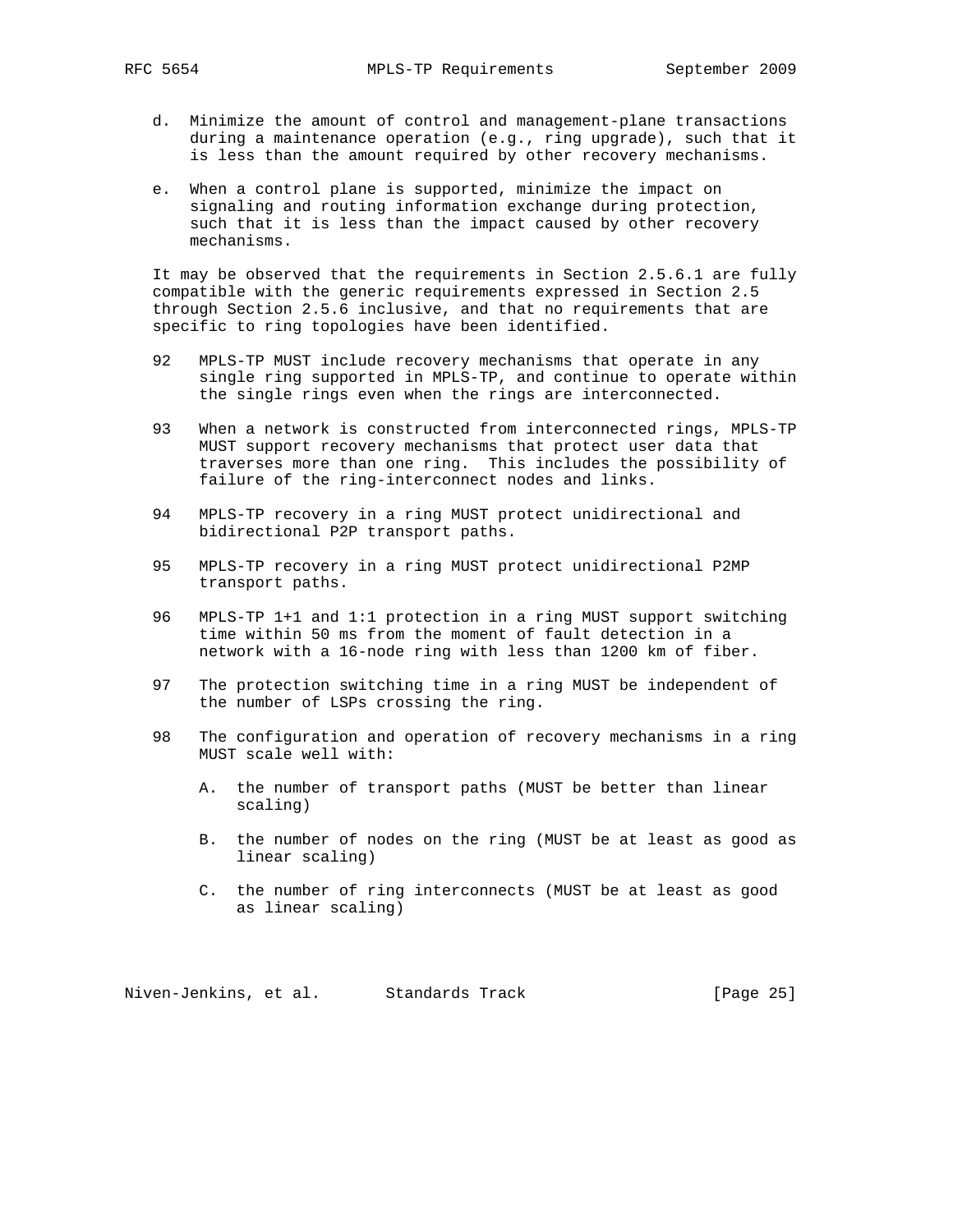- 99 Recovery techniques used in a ring MUST NOT prevent the ring from being connected to a general MPLS-TP network in any arbitrary way, and MUST NOT prevent the operation of recovery techniques in the rest of the network.
- 100 Recovery techniques in a ring SHOULD be identical (or as similar as possible) to those in general transport networks to simplify implementation and operations. However, this MUST NOT override any other requirement.
- 101 Recovery techniques in logical and physical rings SHOULD be identical to simplify implementation and operation. However, this MUST NOT override any other requirement.
- 102 The default recovery scheme in a ring MUST be bidirectional recovery in order to simplify the recovery operation.
- 103 The recovery mechanism in a ring MUST support revertive switching, which MUST be the default behavior. This allows optimization of the use of the ring resources, and restores the preferred quality conditions for normal traffic (e.g., delay) when the recovery mechanism is no longer needed.
- 104 The recovery mechanisms in a ring MUST support ways to distinguish administrative protection-switching from protection switching initiated by other triggers.
- 105 It MUST be possible to lockout (disable) protection mechanisms on selected links (spans) in a ring (depending on the operator's need). This may require lockout mechanisms to be applied to intermediate nodes within a transport path.
- 106 MPLS-TP recovery mechanisms in a ring:
	- A. MUST include a mechanism to allow an implementation to handle and coordinate coexisting requests or triggers for protection-switching based on priority. (For example, this includes multiple requests that are not necessarily arriving simultaneously and that are located anywhere in the ring.) Note that such coordination of the ring is equivalent to the use of shared protection groups.
	- B. SHOULD protect against multiple failures
- 107 MPLS-TP recovery and reversion mechanisms in a ring MUST offer a way to prevent frequent operation of recovery in the event of an intermittent defect.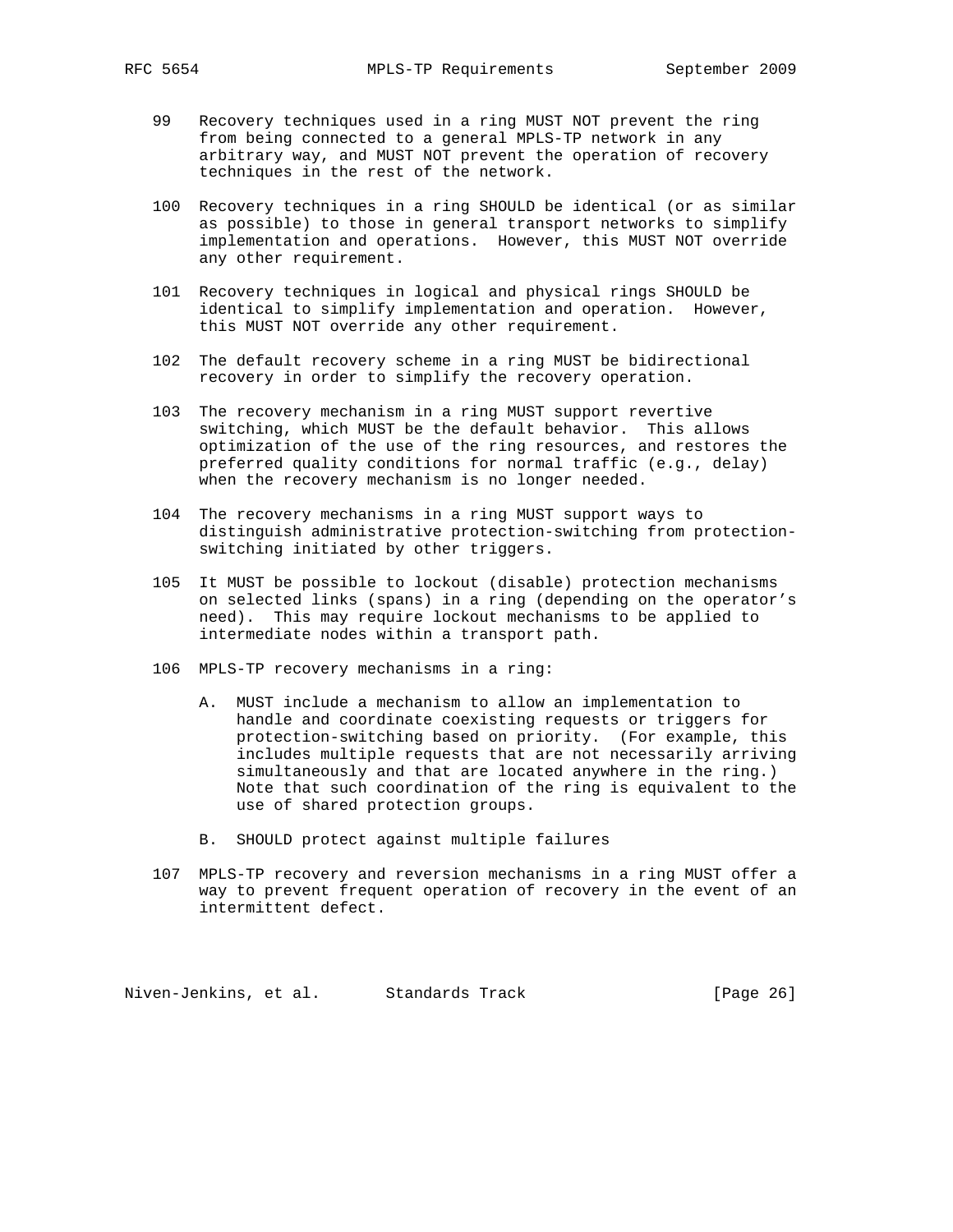- 108 MPLS-TP MUST support the sharing of protection bandwidth in a ring by allowing best-effort traffic.
- 109 MPLS-TP MUST support sharing of ring protection resources such that protection paths that are known not to be required concurrently can share the same resources.
- 2.6. QoS Requirements

 Carriers require advanced traffic-management capabilities to enforce and guarantee the QoS parameters of customers' SLAs.

 Quality-of-service mechanisms are REQUIRED in an MPLS-TP network to ensure:

- 110 Support for differentiated services and different traffic types with traffic class separation associated with different traffic.
- 111 Enabling the provisioning and the guarantee of Service Level Specifications (SLSs), with support for hard and relative end to-end bandwidth guaranteed.
- 112 Support of services, which are sensitive to jitter and delay.
- 113 Guarantee of fair access, within a particular class, to shared resources.
- 114 Guaranteed resources for in-band control and management-plane traffic, regardless of the amount of data-plane traffic.
- 115 Carriers are provided with the capability to efficiently support service demands over the MPLS-TP network. This MUST include support for a flexible bandwidth allocation scheme.
- 3. Requirements Discussed in Other Documents
- 3.1. Network Management Requirements

 For requirements related to network management functionality (Management Plane in ITU-T terminology) for MPLS-TP, see the MPLS-TP Network Management requirements document [TP-NM-REQ].

3.2. Operation, Administration, and Maintenance (OAM) Requirements

 For requirements related to OAM functionality for MPLS-TP, see the MPLS-TP OAM requirements document [TP-OAM-REQS].

Niven-Jenkins, et al. Standards Track [Page 27]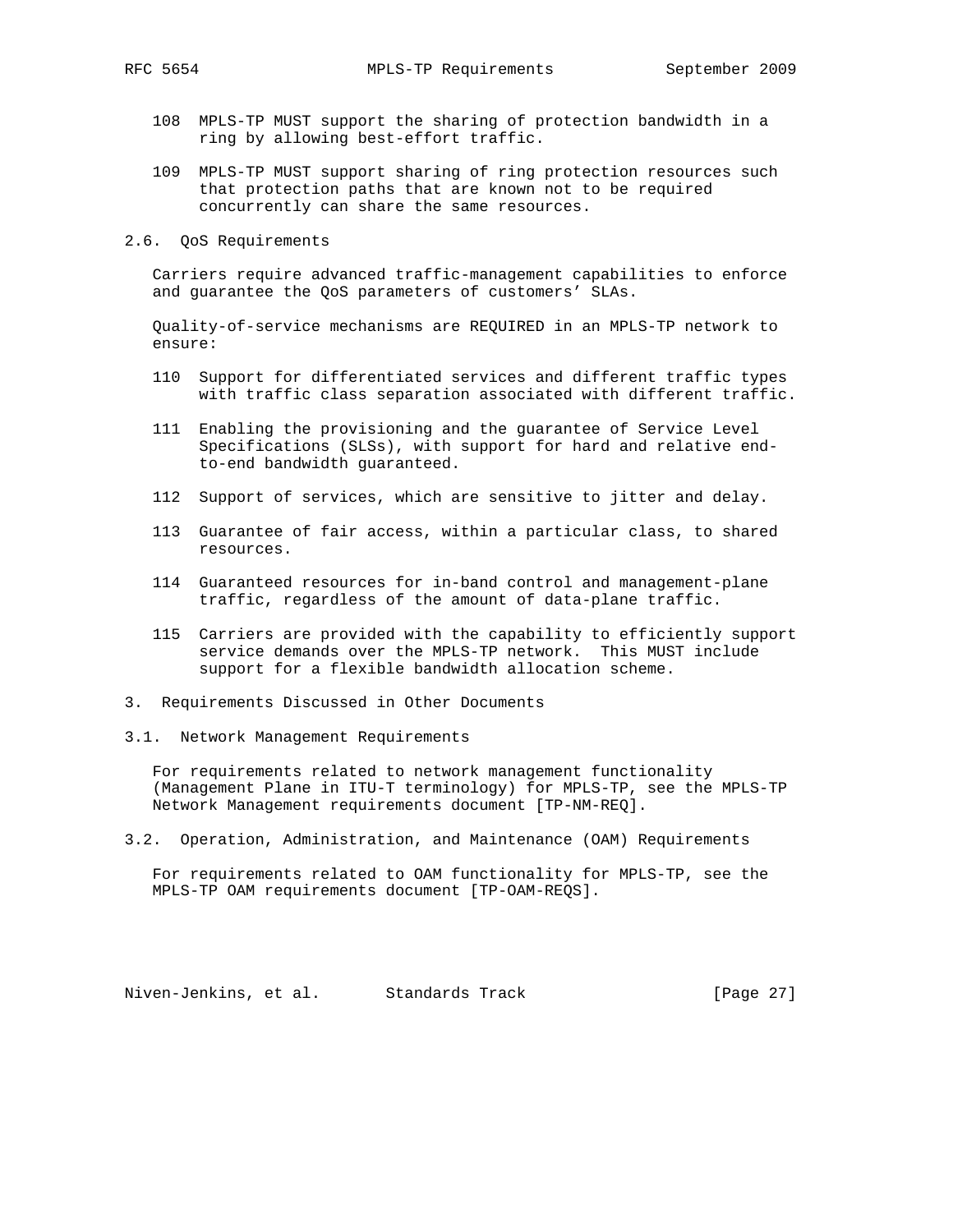- 
- 3.3. Network Performance-Monitoring Requirements

 For requirements related to performance-monitoring functionality for MPLS-TP, see the MPLS-TP OAM requirements document [TP-OAM-REQS].

3.4. Security Requirements

 For a description of the security threats relevant in the context of MPLS and GMPLS and the defensive techniques to combat those threats, see "Security Framework for MPLS and GMPLS Networks" [G/MPLS-SEC].

 For a description of additional security threats relevant in the context of MPLS-TP and the defensive techniques to combat those threats see "Security Framework for MPLS-TP" [TP-SEC-FMWK].

4. Security Considerations

See Section 3.4.

5. Acknowledgements

 The authors would like to thank all members of the teams (the Joint Working Team, the MPLS Interoperability Design Team in the IETF, and the T-MPLS Ad Hoc Group in the ITU-T) involved in the definition and specification of the MPLS Transport Profile.

 The authors would also like to thank Loa Andersson, Dieter Beller, Lou Berger, Italo Busi, John Drake, Adrian Farrel, Annamaria Fulignoli, Pietro Grandi, Eric Gray, Neil Harrison, Jia He, Huub van Helvoort, Enrique Hernandez-Valencia, Wataru Imajuku, Kam Lam, Andy Malis, Alan McGuire, Julien Meuric, Greg Mirsky, Tom Nadeau, Hiroshi Ohta, Tom Petch, Andy Reid, Vincenzo Sestito, George Swallow, Lubo Tancevski, Tomonori Takeda, Yuji Tochio, Alexander Vainshtein, Eve Varma, and Maarten Vissers for their comments and enhancements to the text.

 An ad hoc discussion group consisting of Stewart Bryant, Italo Busi, Andrea Digiglio, Li Fang, Adrian Farrel, Jia He, Huub van Helvoort, Feng Huang, Harald Kullman, Han Li, Hao Long, and Nurit Sprecher provided valuable input to the requirements for deployment and survivability in ring topologies.

Niven-Jenkins, et al. Standards Track [Page 28]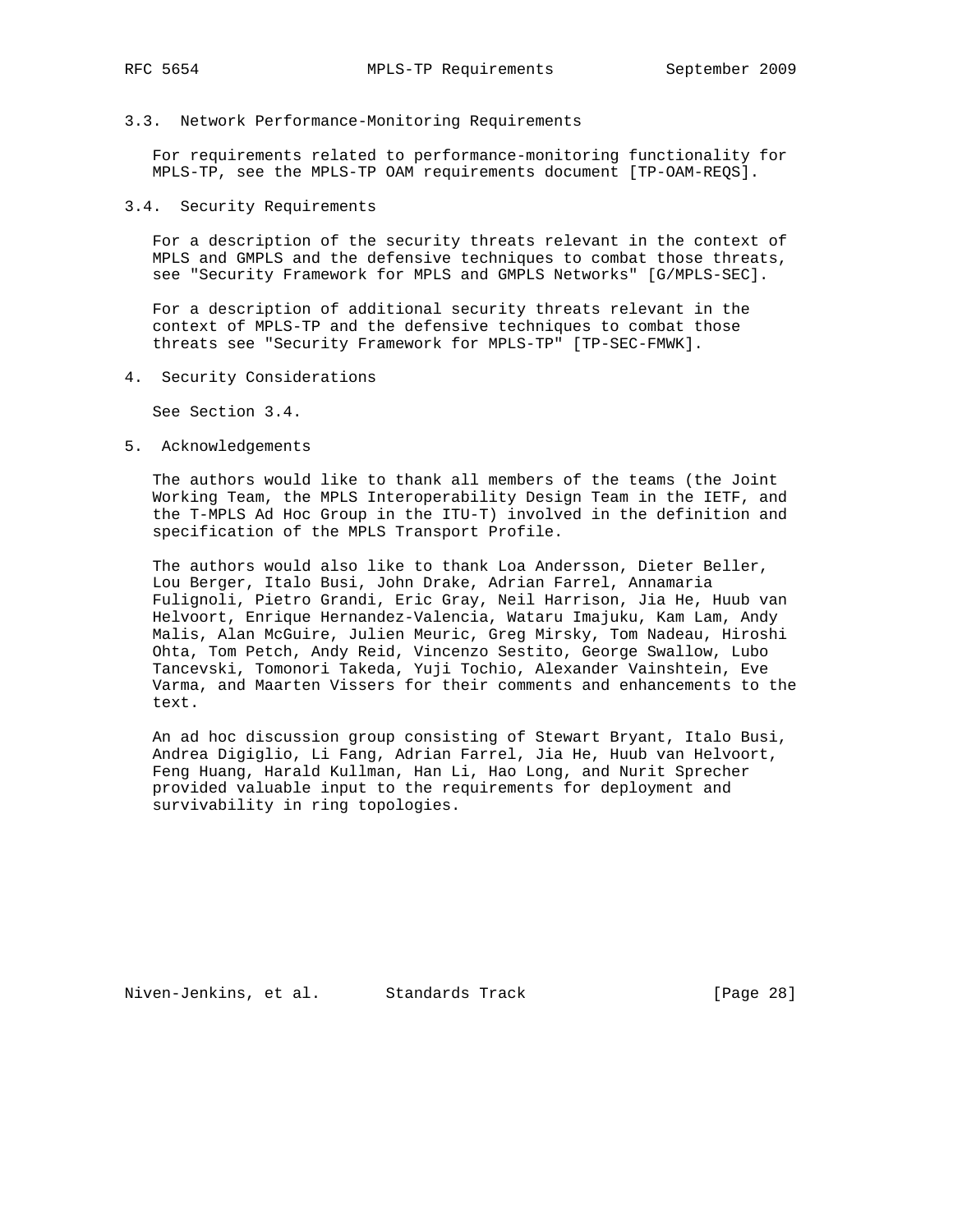# 6. References

6.1. Normative References

| [RFC2119]        | Bradner, S., "Key words for use in RFCs to Indicate<br>Requirement Levels", BCP 14, RFC 2119, March 1997.                                                                            |
|------------------|--------------------------------------------------------------------------------------------------------------------------------------------------------------------------------------|
| [RFC3031]        | Rosen, E., Viswanathan, A., and R. Callon,<br>"Multiprotocol Label Switching Architecture",<br>RFC 3031, January 2001.                                                               |
| [RFC3985]        | Bryant, S. and P. Pate, "Pseudo Wire Emulation<br>Edge-to-Edge (PWE3) Architecture", RFC 3985,<br>March 2005.                                                                        |
| [RFC4929]        | Andersson, L. and A. Farrel, "Change Process for<br>Multiprotocol Label Switching (MPLS) and<br>Generalized MPLS (GMPLS) Protocols and Procedures",<br>BCP 129, RFC 4929, June 2007. |
| [ITU.G805.2000]  | International Telecommunications Union, "Generic<br>functional architecture of transport networks",<br>ITU-T Recommendation G.805, March 2000.                                       |
| [ITU.G8080.2006] | International Telecommunications Union,<br>"Architecture for the automatically switched<br>optical network (ASON)", ITU-T Recommendation<br>G.8080, June 2006.                       |
| [ITU.G8080.2008] | International Telecommunications Union,<br>"Architecture for the automatically switched<br>optical network (ASON) Amendment 1", ITU-T                                                |

#### 6.2. Informative References

 [RFC4139] Papadimitriou, D., Drake, J., Ash, J., Farrel, A., and L. Ong, "Requirements for Generalized MPLS (GMPLS) Signaling Usage and Extensions for Automatically Switched Optical Network (ASON)", RFC 4139, July 2005.

Recommendation G.8080 Amendment 1, March 2008.

 [RFC4258] Brungard, D., "Requirements for Generalized Multi- Protocol Label Switching (GMPLS) Routing for the Automatically Switched Optical Network (ASON)", RFC 4258, November 2005.

Niven-Jenkins, et al. Standards Track [Page 29]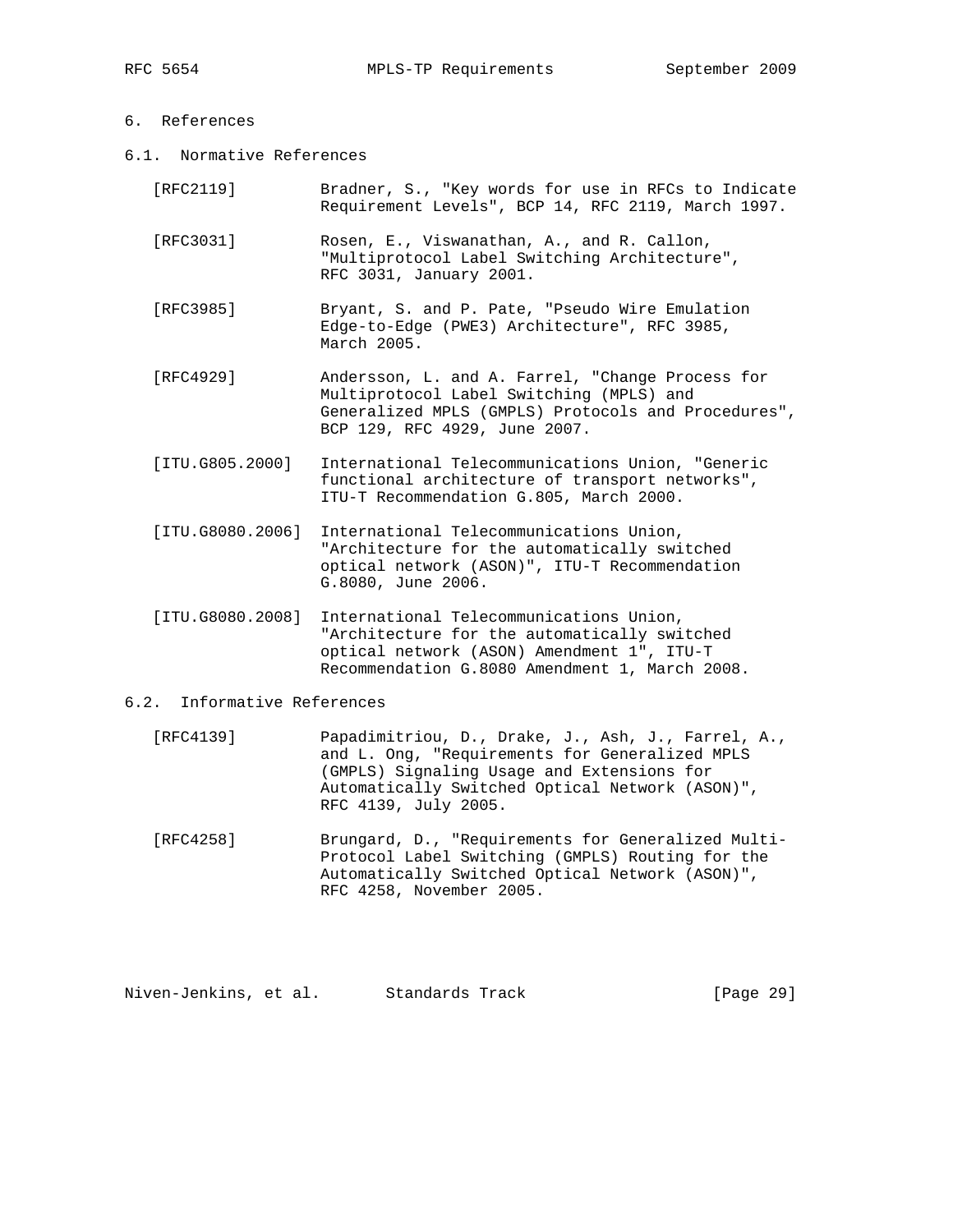- [RFC4397] Bryskin, I. and A. Farrel, "A Lexicography for the Interpretation of Generalized Multiprotocol Label Switching (GMPLS) Terminology within the Context of the ITU-T's Automatically Switched Optical Network (ASON) Architecture", RFC 4397, February 2006.
- [RFC4427] Mannie, E. and D. Papadimitriou, "Recovery (Protection and Restoration) Terminology for Generalized Multi-Protocol Label Switching (GMPLS)", RFC 4427, March 2006.
- [TP-SEC-FMWK] Fang, L. and B. Niven-Jenkins, "Security Framework for MPLS-TP", Work in Progress, July 2009.
- [G/MPLS-SEC] Fang, L., Ed., "Security Framework for MPLS and GMPLS Networks", Work in Progress, July 2009.
- [TP-NM-REQ] Lam, H., Mansfield, S., and E. Gray, "MPLS TP Network Management Requirements", Work in Progress, June 2009.
- [TP-TERMS] van Helvoort, H., Ed., Andersson, L., Ed., and N. Sprecher, Ed., "A Thesaurus for the Terminology used in Multiprotocol Label Switching Transport Profile (MPLS-TP) drafts/RFCs and ITU-T's Transport Network Recommendations", Work in Progress, June 2009.
- [TP-OAM-REQS] Vigoureux, M., Ed., Ward, D., Ed., and M. Betts, Ed., "Requirements for OAM in MPLS Transport Networks", Work in Progress, June 2009.
- [MS-PW-ARCH] Bocci, M. and S. Bryant, "An Architecture for Multi-Segment Pseudowire Emulation Edge-to-Edge", Work in Progress, July 2009.
- [ITU.Y1401.2008] International Telecommunications Union, "Principles of interworking", ITU-T Recommendation Y.1401, February 2008.
- [ITU.Y2611.2006] International Telecommunications Union, "High-level architecture of future packet-based networks", ITU-T Recommendation Y.2611, December 2006.

Niven-Jenkins, et al. Standards Track [Page 30]